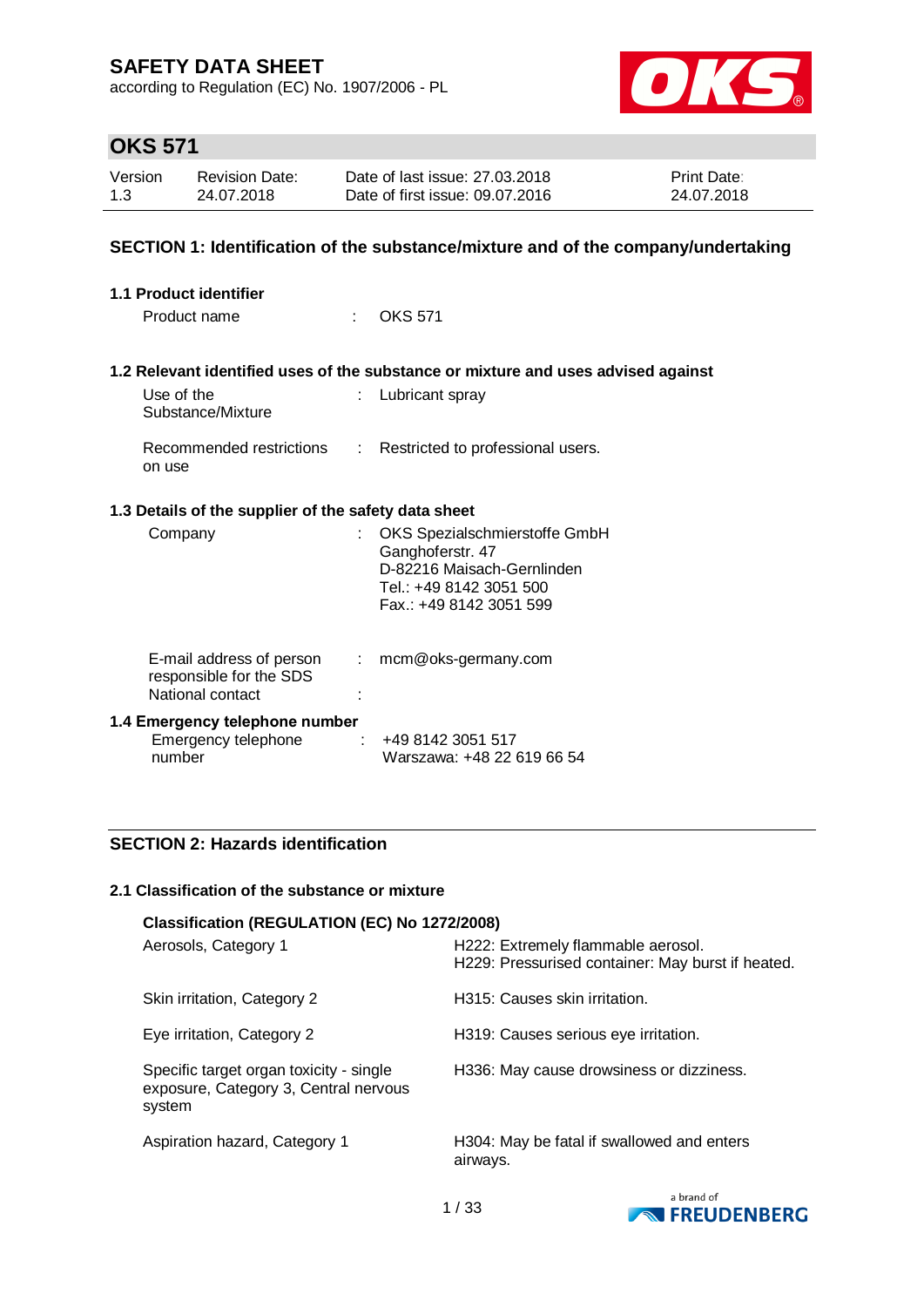according to Regulation (EC) No. 1907/2006 - PL



# **OKS 571**

| Version | <b>Revision Date:</b> | Date of last issue: 27,03,2018  | <b>Print Date:</b> |
|---------|-----------------------|---------------------------------|--------------------|
| 1.3     | 24.07.2018            | Date of first issue: 09.07.2016 | 24.07.2018         |

Chronic aquatic toxicity, Category 3 H412: Harmful to aquatic life with long lasting effects.

### **2.2 Label elements**

| Labelling (REGULATION (EC) No 1272/2008) |                                                                                          |                                                                                                                                                                                                                                                                                             |
|------------------------------------------|------------------------------------------------------------------------------------------|---------------------------------------------------------------------------------------------------------------------------------------------------------------------------------------------------------------------------------------------------------------------------------------------|
| Hazard pictograms                        |                                                                                          |                                                                                                                                                                                                                                                                                             |
| Signal word                              | Danger                                                                                   |                                                                                                                                                                                                                                                                                             |
| <b>Hazard statements</b>                 | H <sub>222</sub><br>H <sub>229</sub><br>H <sub>304</sub><br>H315<br>H319<br>H336<br>H412 | Extremely flammable aerosol.<br>Pressurised container: May burst if heated.<br>May be fatal if swallowed and enters<br>airways.<br>Causes skin irritation.<br>Causes serious eye irritation.<br>May cause drowsiness or dizziness.<br>Harmful to aquatic life with long lasting<br>effects. |
| Precautionary statements                 | <b>Prevention:</b>                                                                       |                                                                                                                                                                                                                                                                                             |
|                                          | P <sub>210</sub>                                                                         | Keep away from heat, hot surfaces, sparks,<br>open flames and other ignition sources. No<br>smoking.                                                                                                                                                                                        |
|                                          | P <sub>211</sub>                                                                         | Do not spray on an open flame or other<br>ignition source.                                                                                                                                                                                                                                  |
|                                          | P <sub>251</sub>                                                                         | Do not pierce or burn, even after use.                                                                                                                                                                                                                                                      |
|                                          | <b>Response:</b>                                                                         |                                                                                                                                                                                                                                                                                             |
|                                          | P301 + P310                                                                              | IF SWALLOWED: Immediately call a<br>POISON CENTER/doctor.                                                                                                                                                                                                                                   |
|                                          | P331                                                                                     | Do NOT induce vomiting.                                                                                                                                                                                                                                                                     |
|                                          | Storage:                                                                                 |                                                                                                                                                                                                                                                                                             |
|                                          | P410 + P412                                                                              | Protect from sunlight. Do not expose to<br>temperatures exceeding 50 °C/ 122 °F.                                                                                                                                                                                                            |

Hazardous components which must be listed on the label:

Naphtha (petroleum), hydrotreated light; Low boiling point hydrogen treated naphtha

### **2.3 Other hazards**

This substance/mixture contains no components considered to be either persistent, bioaccumulative and toxic (PBT), or very persistent and very bioaccumulative (vPvB) at levels of 0.1% or higher.

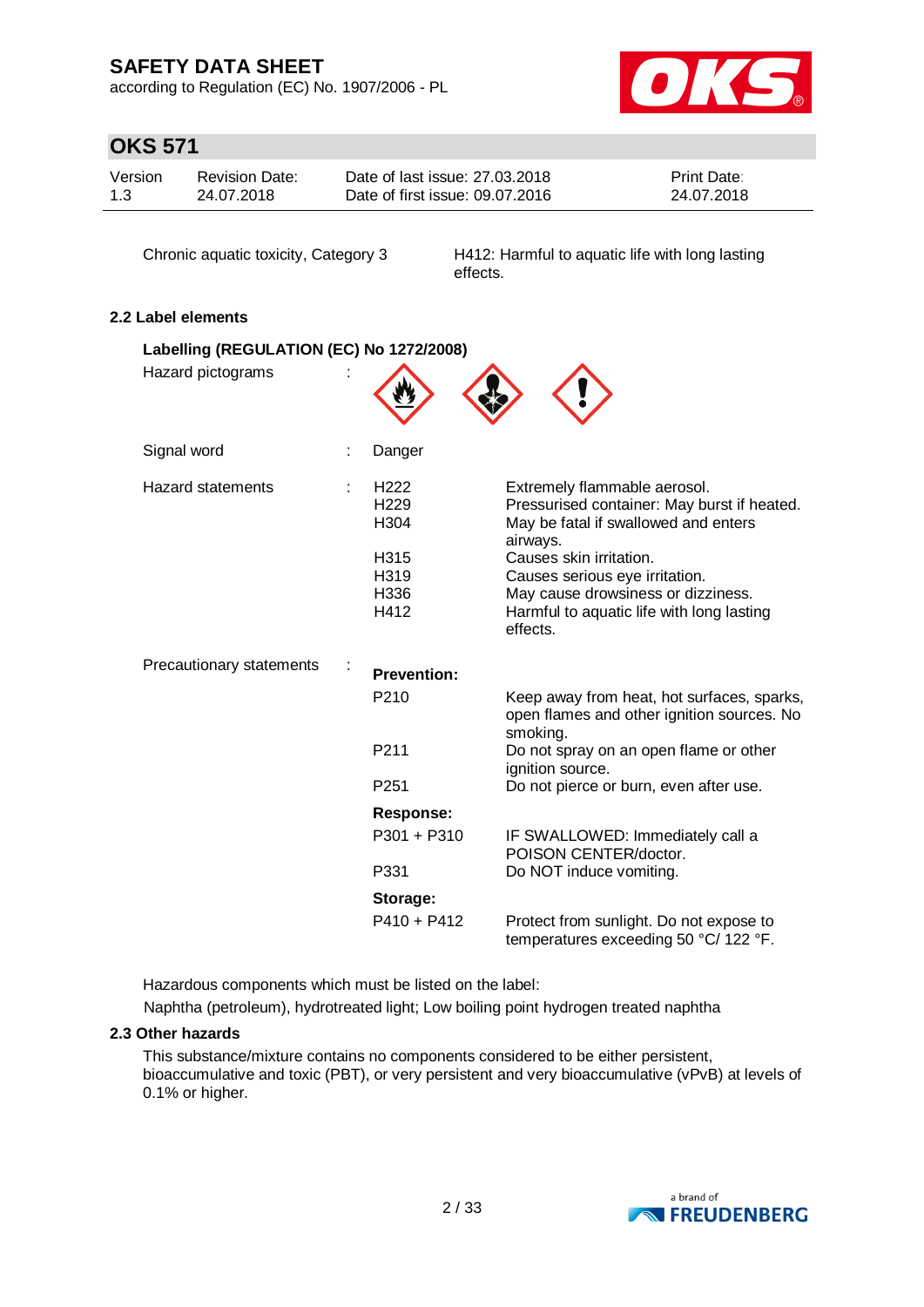according to Regulation (EC) No. 1907/2006 - PL



# **OKS 571**

| Version | <b>Revision Date:</b> | Date of last issue: 27,03,2018  | Print Date: |
|---------|-----------------------|---------------------------------|-------------|
| 1.3     | 24.07.2018            | Date of first issue: 09.07.2016 | 24.07.2018  |

### **SECTION 3: Composition/information on ingredients**

### **3.2 Mixtures**

Chemical nature : Active substance with propellant Solvent PTFE Silicone resin

### **Hazardous components**

| Chemical name                                                                                   | CAS-No.<br>EC-No.<br>Index-No.<br>Registration number                          | Classification                                                                                                                                               | Concentration<br>limits<br>M-Factor<br><b>Notes</b> | Concentration<br>(% w/w) |
|-------------------------------------------------------------------------------------------------|--------------------------------------------------------------------------------|--------------------------------------------------------------------------------------------------------------------------------------------------------------|-----------------------------------------------------|--------------------------|
| Naphtha (petroleum),<br>hydrotreated light;<br>Low boiling point<br>hydrogen treated<br>naphtha | 64742-49-0<br>265-151-9<br>649-328-00-1                                        | Flam. Liq.2; H225<br>Skin Irrit.2; H315<br>STOT SE3; H336<br>Asp. Tox.1; H304<br>Aquatic Chronic2;<br>H411                                                   | Note P                                              | $>= 10 - 20$             |
| butanone                                                                                        | 78-93-3<br>201-159-0<br>606-002-00-3<br>01-2119457290-43-<br><b>XXXX</b>       | Flam. Liq.2; H225<br>Eye Irrit.2; H319<br>STOT SE3; H336                                                                                                     |                                                     | $>= 1 - 10$              |
| acetone                                                                                         | $67 - 64 - 1$<br>200-662-2<br>606-001-00-8<br>01-2119471330-49-<br><b>XXXX</b> | Flam. Liq.2; H225<br>Eye Irrit.2; H319<br>STOT SE3; H336                                                                                                     |                                                     | $>= 1 - 10$              |
| ethyl acetate                                                                                   | 141-78-6<br>205-500-4<br>607-022-00-5<br>01-2119475103-46                      | Flam. Liq.2; H225<br>Eye Irrit.2; H319<br>STOT SE3; H336                                                                                                     |                                                     | $>= 1 - 10$              |
| xylene                                                                                          | 1330-20-7<br>215-535-7<br>601-022-00-9<br>01-2119488216-32-<br><b>XXXX</b>     | Flam. Liq.3; H226<br>Acute Tox.4; H332<br>Acute Tox.4; H312<br>Skin Irrit.2; H315<br>Eye Irrit.2; H319<br>STOT SE3; H335<br>STOT RE2; H373<br>STOT RE2; H373 | Note C                                              | $>= 1 - 10$              |

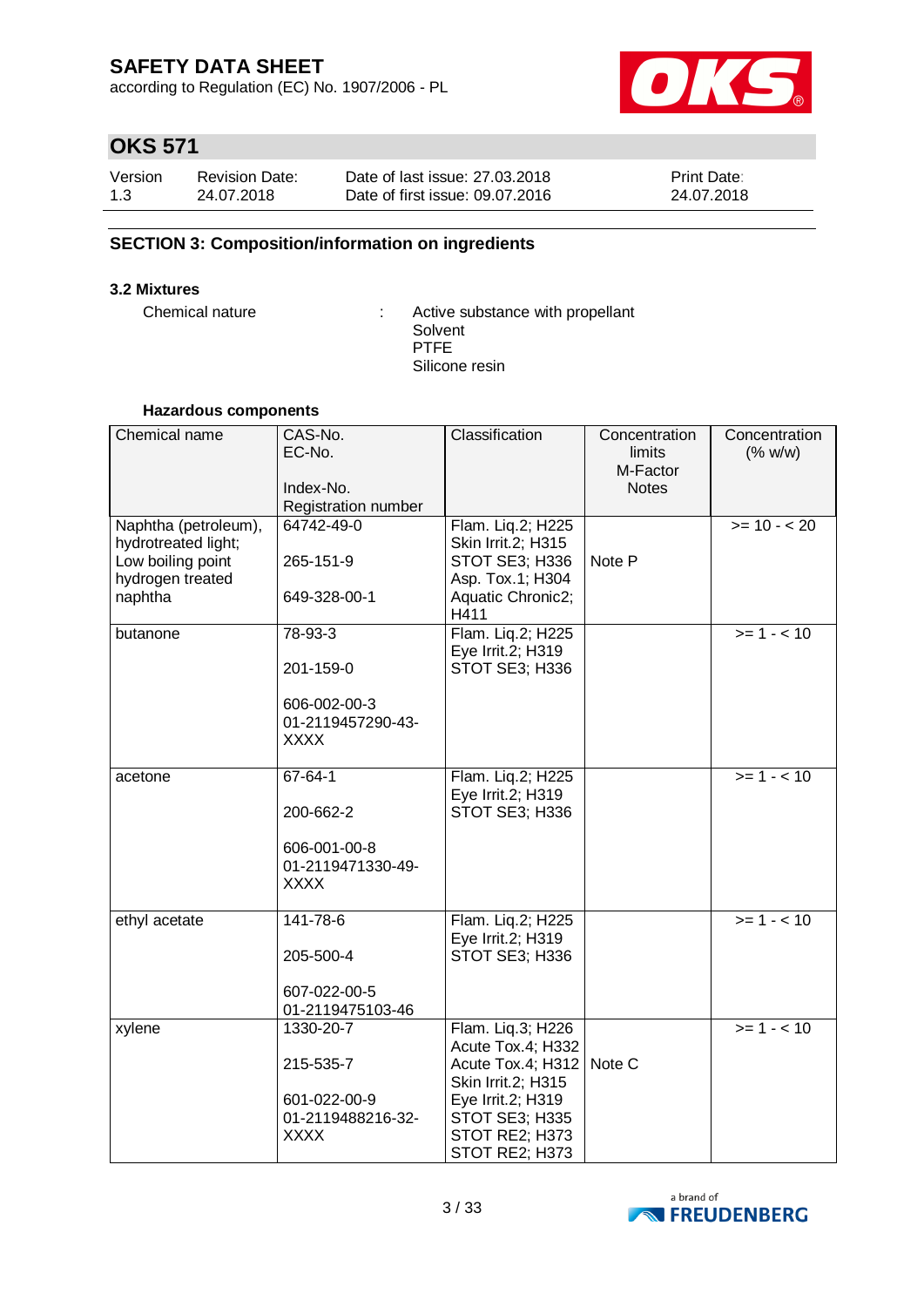according to Regulation (EC) No. 1907/2006 - PL



# **OKS 571**

| Version | Revision Date: | Date of last issue: 27,03,2018  | <b>Print Date:</b> |
|---------|----------------|---------------------------------|--------------------|
| 1.3     | 24.07.2018     | Date of first issue: 09.07.2016 | 24.07.2018         |

|                                              | Asp. Tox.1; H304                         |                                       |                |
|----------------------------------------------|------------------------------------------|---------------------------------------|----------------|
| 110-54-3                                     | Flam. Liq.2; H225<br>Skin Irrit. 2; H315 | $>= 5%$<br>STOT RE2,                  | $>= 0.25 - 1$  |
| 203-777-6                                    | Repr.2; H361f<br>STOT SE3; H336          | H373                                  |                |
| 601-037-00-0                                 | STOT RE2; H373                           |                                       |                |
|                                              | Asp. Tox.1; H304                         | ** ***                                |                |
|                                              |                                          |                                       |                |
|                                              | H411                                     |                                       |                |
| Substances with a workplace exposure limit : |                                          |                                       |                |
| 115-10-6                                     | Flam. Gas1; H220<br>Press.               |                                       | $>= 50 - < 70$ |
| 204-065-8                                    | GasLiquefied gas;                        | Note U (table                         |                |
| 603-019-00-8                                 |                                          |                                       |                |
| 01-2119472128-37-<br><b>XXXX</b>             |                                          |                                       |                |
|                                              |                                          | Aquatic Chronic2;<br>H <sub>280</sub> | 3.1)           |

For explanation of abbreviations see section 16.

### **SECTION 4: First aid measures**

### **4.1 Description of first aid measures**

| If inhaled              | Call a physician or poison control centre immediately.<br>medical attention.<br>Keep patient warm and at rest.<br>If unconscious, place in recovery position and seek medical<br>advice.<br>Keep respiratory tract clear.<br>If breathing is irregular or stopped, administer artificial<br>respiration.          | Remove person to fresh air. If signs/symptoms continue, get     |
|-------------------------|-------------------------------------------------------------------------------------------------------------------------------------------------------------------------------------------------------------------------------------------------------------------------------------------------------------------|-----------------------------------------------------------------|
| In case of skin contact | : Take off all contaminated clothing immediately.<br>Wash off immediately with soap and plenty of water while<br>removing all contaminated clothes and shoes.<br>Get medical attention immediately if irritation develops and<br>persists.<br>Wash clothing before reuse.<br>Thoroughly clean shoes before reuse. |                                                                 |
| In case of eye contact  | for at least 10 minutes.<br>If easy to do, remove contact lens, if worn.<br>Seek medical advice.                                                                                                                                                                                                                  | Rinse immediately with plenty of water, also under the eyelids, |
| If swallowed            | Move the victim to fresh air.<br>Keep respiratory tract clear.                                                                                                                                                                                                                                                    | If accidentally swallowed obtain immediate medical attention.   |

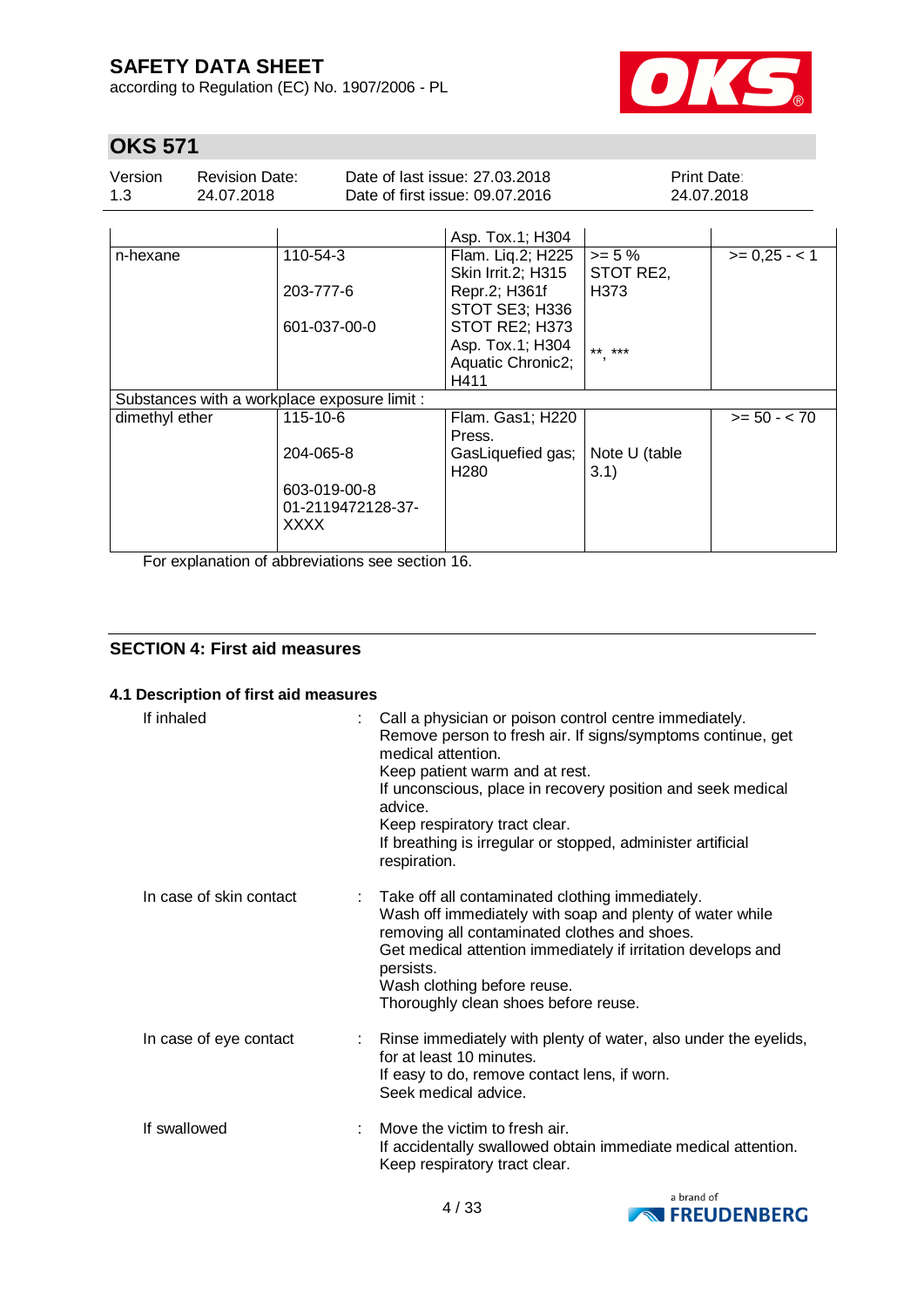according to Regulation (EC) No. 1907/2006 - PL



# **OKS 571**

| Version<br>1.3 | <b>Revision Date:</b><br>24.07.2018 | Date of last issue: 27,03,2018<br>Date of first issue: 09.07.2016                                                                                                                                                    | Print Date:<br>24.07.2018 |
|----------------|-------------------------------------|----------------------------------------------------------------------------------------------------------------------------------------------------------------------------------------------------------------------|---------------------------|
|                |                                     | Do NOT induce vomiting.<br>Rinse mouth with water.<br>Aspiration hazard if swallowed - can enter lungs and cause<br>damage.                                                                                          |                           |
|                |                                     | 4.2 Most important symptoms and effects, both acute and delayed                                                                                                                                                      |                           |
| Symptoms       |                                     | Inhalation may provoke the following symptoms:<br>Unconsciousness<br><b>Dizziness</b><br><b>Drowsiness</b><br>Headache<br>Nausea<br><b>Tiredness</b><br>Skin contact may provoke the following symptoms:<br>Erythema |                           |
|                |                                     | Aspiration may cause pulmonary oedema and pneumonitis.                                                                                                                                                               |                           |
| <b>Risks</b>   |                                     | : Central nervous system depression<br>Risk of product entering the lungs on vomiting after ingestion.<br>Health injuries may be delayed.<br>Causes skin irritation.                                                 |                           |

### **4.3 Indication of any immediate medical attention and special treatment needed**

Treatment : Treat symptomatically.

### **SECTION 5: Firefighting measures**

| 5.1 Extinguishing media                                   |                                                                                                          |
|-----------------------------------------------------------|----------------------------------------------------------------------------------------------------------|
| Suitable extinguishing media : ABC powder                 |                                                                                                          |
| Unsuitable extinguishing : High volume water jet<br>media |                                                                                                          |
| 5.2 Special hazards arising from the substance or mixture |                                                                                                          |
| Specific hazards during                                   | : Fire may cause evolution of:                                                                           |
| firefighting                                              | Carbon oxides                                                                                            |
|                                                           | Halogenated compounds                                                                                    |
|                                                           | Fire Hazard                                                                                              |
|                                                           | Do not let product enter drains.                                                                         |
|                                                           | Contains gas under pressure; may explode if heated.                                                      |
|                                                           | Beware of vapours accumulating to form explosive<br>concentrations. Vapours can accumulate in low areas. |
|                                                           |                                                                                                          |

### **5.3 Advice for firefighters**

| Special protective equipment : |  |  |  | In the event of fire, wear self-contained breathing apparatus. |
|--------------------------------|--|--|--|----------------------------------------------------------------|
|--------------------------------|--|--|--|----------------------------------------------------------------|

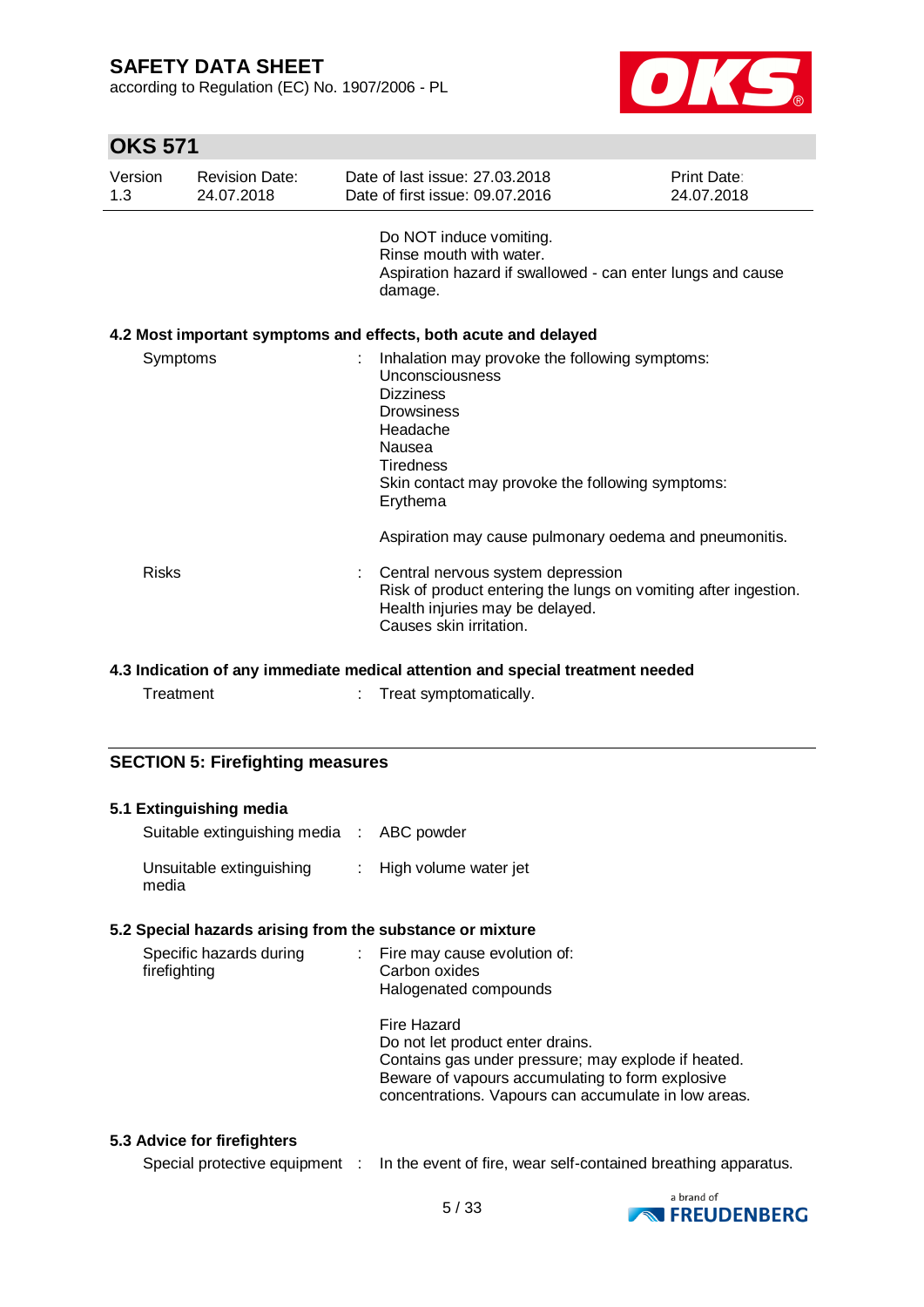according to Regulation (EC) No. 1907/2006 - PL



# **OKS 571**

| Version<br>1.3   | <b>Revision Date:</b><br>24.07.2018 | Date of last issue: 27,03,2018<br>Date of first issue: 09.07.2016                                                                                                                                | <b>Print Date:</b><br>24.07.2018 |
|------------------|-------------------------------------|--------------------------------------------------------------------------------------------------------------------------------------------------------------------------------------------------|----------------------------------|
| for firefighters |                                     | Use personal protective equipment. In the case of respirable<br>dust and/or fumes, use self-contained breathing apparatus.<br>Exposure to decomposition products may be a hazard to<br>health.   |                                  |
|                  | Further information                 | Standard procedure for chemical fires.<br>÷.<br>Collect contaminated fire extinguishing water separately. This<br>must not be discharged into drains.<br>Cool containers/tanks with water spray. |                                  |

### **SECTION 6: Accidental release measures**

### **6.1 Personal precautions, protective equipment and emergency procedures**

| Personal precautions | Evacuate personnel to safe areas.<br>Ensure adequate ventilation.<br>Remove all sources of ignition.<br>Do not breathe vapours or spray mist.<br>Do not breathe dust/ fume/ gas/ mist/ vapours/ spray.<br>Refer to protective measures listed in sections 7 and 8. |
|----------------------|--------------------------------------------------------------------------------------------------------------------------------------------------------------------------------------------------------------------------------------------------------------------|
|                      | Only qualified personnel equipped with suitable protective<br>equipment may intervene.                                                                                                                                                                             |

### **6.2 Environmental precautions**

| Environmental precautions | : Do not allow contact with soil, surface or ground water.    |
|---------------------------|---------------------------------------------------------------|
|                           | Prevent further leakage or spillage if safe to do so.         |
|                           | If the product contaminates rivers and lakes or drains inform |
|                           | respective authorities.                                       |

### **6.3 Methods and material for containment and cleaning up**

| Methods for cleaning up | : Contain spillage, and then collect with non-combustible<br>absorbent material, (e.g. sand, earth, diatomaceous earth,<br>vermiculite) and place in container for disposal according to<br>local / national regulations (see section 13).<br>Keep in suitable, closed containers for disposal.<br>Non-sparking tools should be used. |
|-------------------------|---------------------------------------------------------------------------------------------------------------------------------------------------------------------------------------------------------------------------------------------------------------------------------------------------------------------------------------|
|-------------------------|---------------------------------------------------------------------------------------------------------------------------------------------------------------------------------------------------------------------------------------------------------------------------------------------------------------------------------------|

#### **6.4 Reference to other sections**

For personal protection see section 8.

### **SECTION 7: Handling and storage**

### **7.1 Precautions for safe handling**

Advice on safe handling : Do not use in areas without adequate ventilation. Do not breathe vapours or spray mist. In case of insufficient ventilation, wear suitable respiratory equipment.

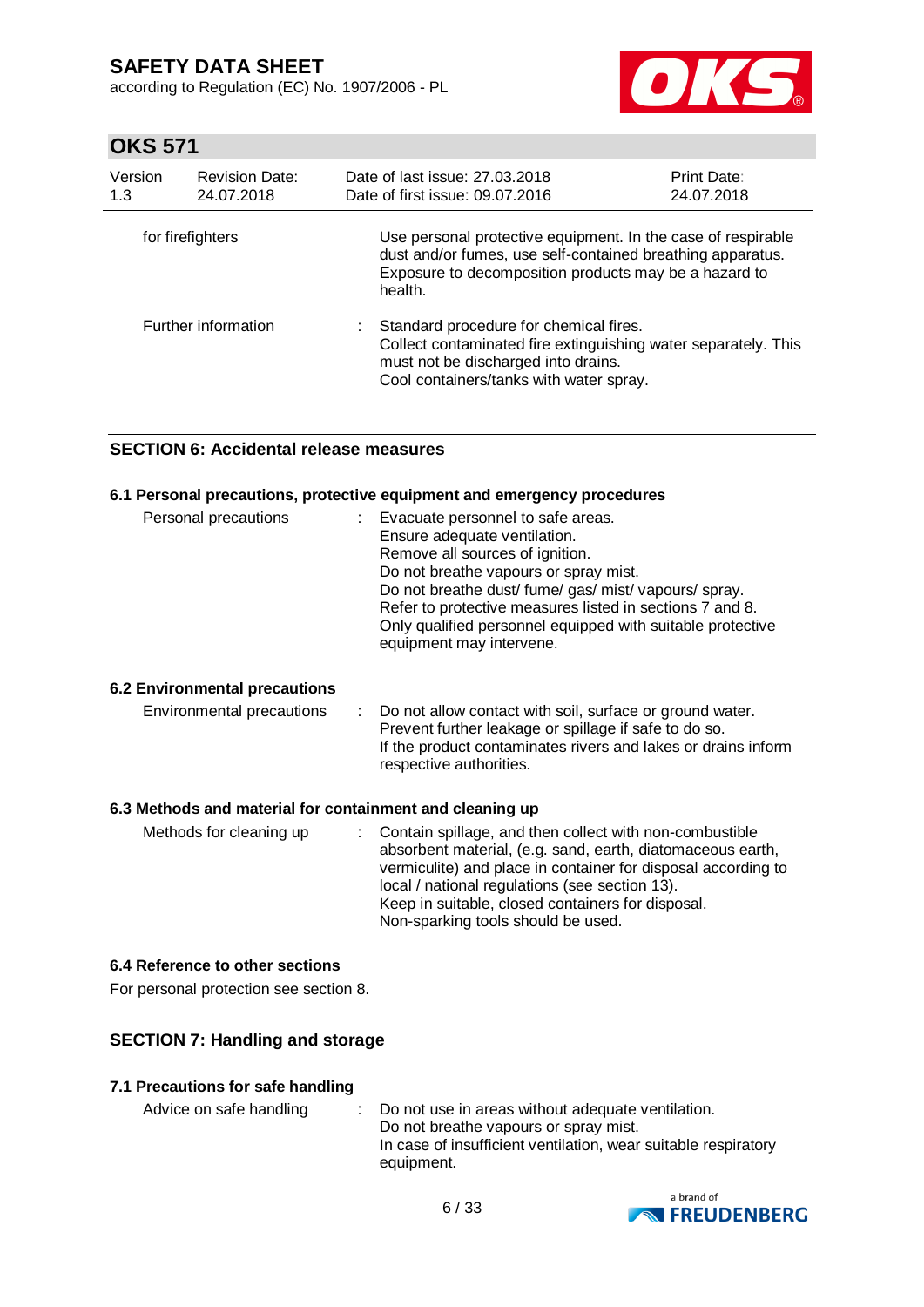according to Regulation (EC) No. 1907/2006 - PL



# **OKS 571**

| Version<br>1.3 | <b>Revision Date:</b><br>24.07.2018              | Date of last issue: 27.03.2018<br>Date of first issue: 09.07.2016                                                                                                                                                                                                                                                                                                                                                                                                                                                                                                                                                                                                                                                                                      | <b>Print Date:</b><br>24.07.2018 |
|----------------|--------------------------------------------------|--------------------------------------------------------------------------------------------------------------------------------------------------------------------------------------------------------------------------------------------------------------------------------------------------------------------------------------------------------------------------------------------------------------------------------------------------------------------------------------------------------------------------------------------------------------------------------------------------------------------------------------------------------------------------------------------------------------------------------------------------------|----------------------------------|
|                |                                                  | Avoid exposure - obtain special instructions before use.<br>Avoid contact with skin and eyes.<br>For personal protection see section 8.<br>Keep away from fire, sparks and heated surfaces.<br>Smoking, eating and drinking should be prohibited in the<br>application area.<br>Wash hands and face before breaks and immediately after<br>handling the product.<br>Do not get in eyes or mouth or on skin.<br>Do not get on skin or clothing.<br>Do not ingest.<br>Do not use sparking tools.<br>These safety instructions also apply to empty packaging which<br>may still contain product residues.<br>Pressurized container: protect from sunlight and do not<br>expose to temperatures exceeding 50 °C. Do not pierce or<br>burn, even after use. |                                  |
|                | Hygiene measures                                 | Wash face, hands and any exposed skin thoroughly after<br>handling.                                                                                                                                                                                                                                                                                                                                                                                                                                                                                                                                                                                                                                                                                    |                                  |
|                |                                                  | 7.2 Conditions for safe storage, including any incompatibilities                                                                                                                                                                                                                                                                                                                                                                                                                                                                                                                                                                                                                                                                                       |                                  |
|                | Requirements for storage<br>areas and containers | BEWARE: Aerosol is pressurized. Keep away from direct sun<br>exposure and temperatures over 50 °C. Do not open by force<br>or throw into fire even after use. Do not spray on flames or<br>red-hot objects. Store in accordance with the particular<br>national regulations.                                                                                                                                                                                                                                                                                                                                                                                                                                                                           |                                  |
|                | 7.3 Specific end use(s)                          |                                                                                                                                                                                                                                                                                                                                                                                                                                                                                                                                                                                                                                                                                                                                                        |                                  |
|                | Specific use(s)                                  | Consult the technical guidelines for the use of this<br>substance/mixture.                                                                                                                                                                                                                                                                                                                                                                                                                                                                                                                                                                                                                                                                             |                                  |

### **SECTION 8: Exposure controls/personal protection**

### **8.1 Control parameters**

### **Occupational Exposure Limits**

| Components          | CAS-No.        | Value type (Form<br>of exposure) | Control parameters | <b>Basis</b>   |
|---------------------|----------------|----------------------------------|--------------------|----------------|
| dimethyl ether      | $115 - 10 - 6$ | <b>TWA</b>                       | 1.000 ppm          | 2000/39/EC     |
|                     |                |                                  | 1.920 mg/m3        | $(2000-06-16)$ |
| Further information | Indicative     |                                  |                    |                |
|                     |                | <b>NDS</b>                       | 1.000 mg/m3        | PL OEL         |
|                     |                |                                  |                    | (2014-06-23)   |
| butanone            | 78-93-3        | <b>TWA</b>                       | 200 ppm            | 2000/39/EC     |
|                     |                |                                  | 600 mg/m3          | $(2000-06-16)$ |
| Further information | Indicative     |                                  |                    |                |
|                     |                | <b>STEL</b>                      | 300 ppm            | 2000/39/EC     |

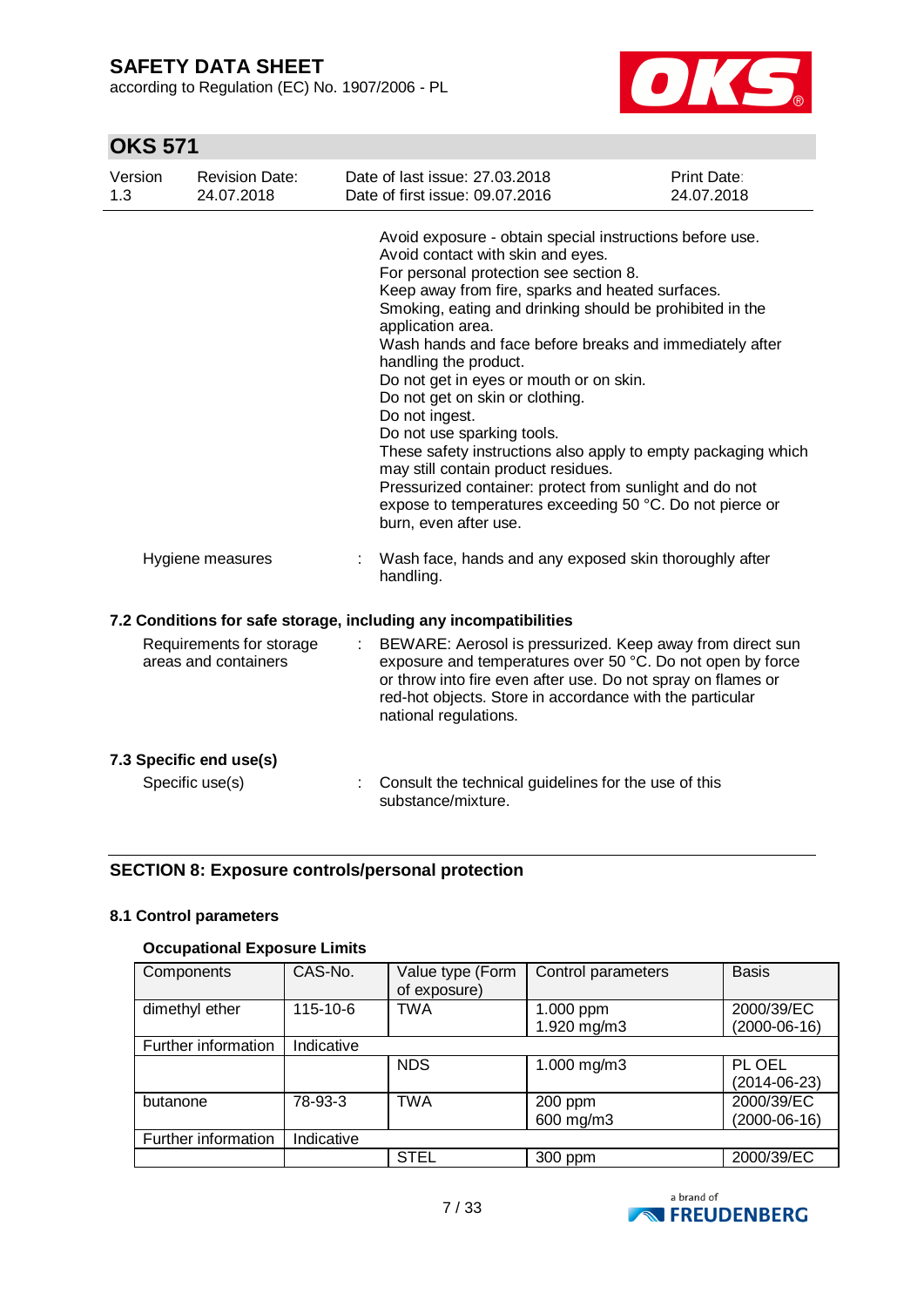according to Regulation (EC) No. 1907/2006 - PL



# **OKS 571**

Version 1.3

Revision Date: 24.07.2018

Date of last issue: 27.03.2018 Date of first issue: 09.07.2016 Print Date: 24.07.2018

|                     |            |              | 900 mg/m3                                                                     | $(2000-06-16)$                    |
|---------------------|------------|--------------|-------------------------------------------------------------------------------|-----------------------------------|
| Further information | Indicative |              |                                                                               |                                   |
|                     |            | <b>NDS</b>   | 450 mg/m3                                                                     | PL OEL<br>$(2014 - 06 - 23)$      |
|                     |            | <b>NDSch</b> | 900 mg/m3                                                                     | PL OEL<br>$(2014 - 06 - 23)$      |
| acetone             | 67-64-1    | <b>TWA</b>   | 500 ppm<br>1.210 mg/m3                                                        | 2000/39/EC<br>$(2000-06-16)$      |
| Further information | Indicative |              |                                                                               |                                   |
|                     |            | <b>NDS</b>   | 600 mg/m3                                                                     | PL OEL<br>$(2002 - 11 - 29)$      |
|                     |            | <b>NDSch</b> | $1.800$ mg/m $3$                                                              | PL OEL<br>$(2002 - 11 - 29)$      |
| ethyl acetate       | 141-78-6   | <b>NDS</b>   | 734 mg/m3                                                                     | PL OEL<br>$(2014 - 06 - 23)$      |
|                     |            | <b>NDSch</b> | 1.468 mg/m3                                                                   | PL OEL<br>$(2014 - 06 - 23)$      |
|                     |            | <b>STEL</b>  | 400 ppm<br>1.468 mg/m3                                                        | 2017/164/EU<br>$(2017 - 02 - 01)$ |
| Further information | Indicative |              |                                                                               |                                   |
|                     |            | <b>TWA</b>   | 200 ppm<br>734 mg/m3                                                          | 2017/164/EU<br>$(2017 - 02 - 01)$ |
| Further information | Indicative |              |                                                                               |                                   |
| xylene              | 1330-20-7  | <b>TWA</b>   | 50 ppm<br>221 mg/m3                                                           | 2000/39/EC<br>$(2000-06-16)$      |
| Further information |            |              | Identifies the possibility of significant uptake through the skin, Indicative |                                   |
|                     |            | <b>STEL</b>  | $100$ ppm<br>442 mg/m3                                                        | 2000/39/EC<br>$(2000-06-16)$      |
| Further information |            |              | Identifies the possibility of significant uptake through the skin, Indicative |                                   |
|                     |            | <b>NDS</b>   | $\frac{100 \text{ mg}}{m}$                                                    | PL OEL<br>$(2016 - 06 - 30)$      |
| n-hexane            | 110-54-3   | <b>TWA</b>   | 20 ppm<br>72 mg/m3                                                            | 2006/15/EC<br>$(2006 - 02 - 09)$  |
| Further information | Indicative |              |                                                                               |                                   |
|                     |            | <b>NDS</b>   | 72 mg/m3                                                                      | PL OEL<br>$(2014 - 06 - 23)$      |

**Derived No Effect Level (DNEL) according to Regulation (EC) No. 1907/2006:**

| Substance name                                                                                  | End Use        | Exposure routes   | Potential health<br>effects   | Value         |
|-------------------------------------------------------------------------------------------------|----------------|-------------------|-------------------------------|---------------|
| dimethyl ether                                                                                  | <b>Workers</b> | Inhalation        | Long-term exposure            | 1894 mg/m3    |
| Naphtha (petroleum),<br>hydrotreated light;<br>Low boiling point<br>hydrogen treated<br>naphtha | Workers        | <b>Inhalation</b> | Long-term systemic<br>effects | 1300 mg/m3    |
|                                                                                                 | Workers        | Inhalation        | Long-term local<br>effects    | 840 mg/m3     |
|                                                                                                 | Workers        | Inhalation        | Acute local effects           | 1100 mg/m $3$ |

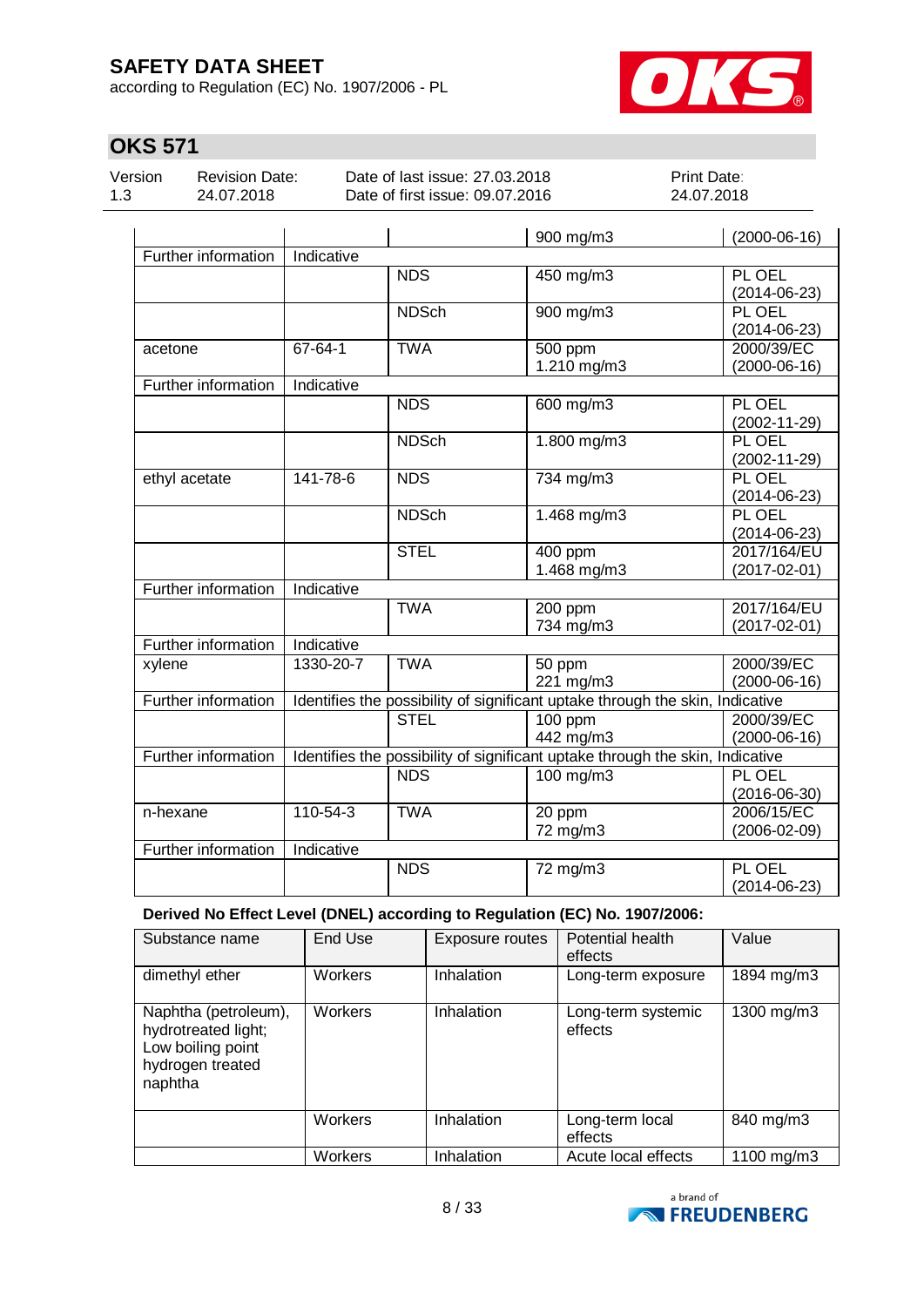according to Regulation (EC) No. 1907/2006 - PL



# **OKS 571**

| Version |  |
|---------|--|
| 1.3     |  |

Revision Date: 24.07.2018

Date of last issue: 27.03.2018 Date of first issue: 09.07.2016 Print Date: 24.07.2018

| butanone      | Workers             | Inhalation   | Long-term systemic<br>effects            | 600 mg/m3                    |
|---------------|---------------------|--------------|------------------------------------------|------------------------------|
|               | <b>Workers</b>      | Skin contact | Long-term systemic<br>effects            | 1161 mg/kg                   |
| ethyl acetate | Consumers           | Ingestion    | Long-term systemic<br>effects            | $4,5$ mg/kg                  |
| Remarks:      | Exposure time: 24 h |              |                                          |                              |
|               | <b>Consumers</b>    | Skin contact | Long-term systemic<br>effects            | 37 mg/kg                     |
| Remarks:      | Exposure time: 24 h |              |                                          |                              |
|               | Workers             | Skin contact | Long-term systemic<br>effects            | 63 mg/kg                     |
| Remarks:      | Exposure time: 8 h  |              |                                          |                              |
|               | Workers             | Inhalation   | Acute systemic<br>effects                | 1468 mg/m3                   |
|               | Consumers           | Inhalation   | Acute systemic<br>effects                | 734 mg/m3                    |
|               | Workers             | Inhalation   | Acute local effects                      | 1468 mg/m3                   |
|               | Consumers           | Inhalation   | Acute local effects                      | $734 \text{ mg/m}$ 3         |
|               | <b>Workers</b>      | Inhalation   | Long-term local<br>effects               | 734 mg/m3                    |
|               | <b>Workers</b>      | Inhalation   | Long-term systemic<br>effects            | 734 mg/m3                    |
|               | Consumers           | Inhalation   | Long-term systemic<br>effects            | 367 mg/m3                    |
|               | Consumers           | Inhalation   | Long-term local<br>effects               | $\frac{367 \text{ mg}}{m}$ 3 |
| xylene        | <b>Workers</b>      | Inhalation   | Long-term exposure,<br>Systemic effects  | $77 \text{ mg/m}$            |
|               | Workers             | Inhalation   | Short-term exposure,<br>Systemic effects | 289 mg/m3                    |
|               | Workers             | Skin contact | Long-term exposure,<br>Systemic effects  | 180 mg/kg                    |
|               | Consumers           | Inhalation   | Long-term exposure,<br>Systemic effects  | $14,8$ mg/m $3$              |
|               | Consumers           | Inhalation   | Short-term exposure,<br>Systemic effects | $174$ mg/m3                  |
|               | Consumers           | Ingestion    | Long-term exposure,<br>Systemic effects  | $1,6$ mg/kg                  |
| n-hexane      | Workers             | Inhalation   | Long-term systemic<br>effects            | $75 \text{ mg/m}$            |
|               | <b>Workers</b>      | Skin contact | Long-term systemic<br>effects            | 11 mg/kg                     |

### **Predicted No Effect Concentration (PNEC) according to Regulation (EC) No. 1907/2006:**

| Substance name | <b>Environmental Compartment</b> | Value                |
|----------------|----------------------------------|----------------------|
| dimethyl ether | Fresh water                      | $0,155 \text{ mg/l}$ |
|                |                                  |                      |
|                | Marine water                     | $0,016$ mg/l         |
|                | Sewage treatment plant           | 160 mg/l             |
|                | Fresh water sediment             | $0,681$ mg/kg        |
|                | Marine sediment                  | $0,069$ mg/kg        |

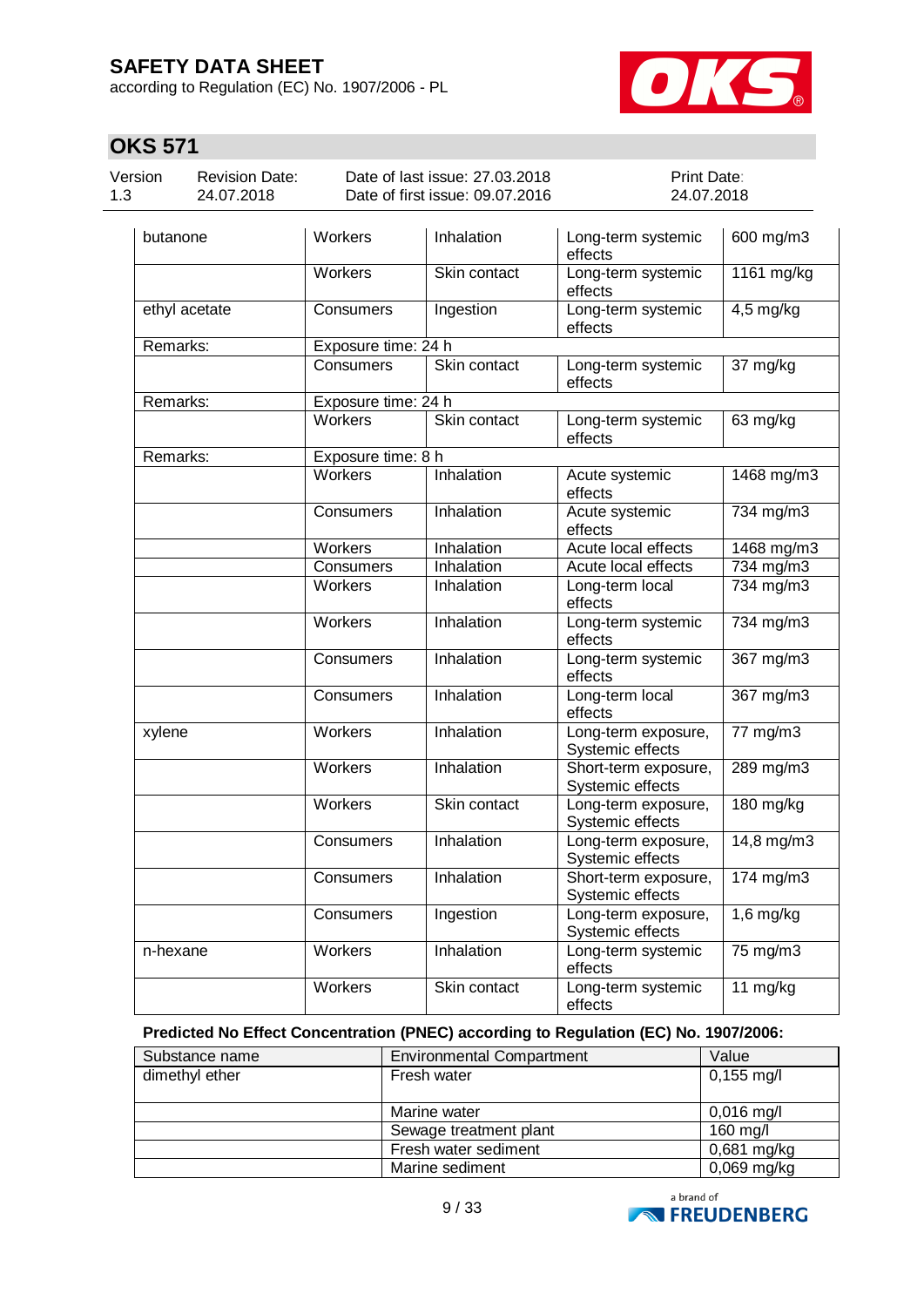according to Regulation (EC) No. 1907/2006 - PL



# **OKS 571**

| Version | Revision Date: | Date of last issue: 27,03,2018  | <b>Print Date:</b> |
|---------|----------------|---------------------------------|--------------------|
| 1.3     | 24.07.2018     | Date of first issue: 09.07.2016 | 24.07.2018         |

|               | Soil                     | 0,045 mg/kg  |
|---------------|--------------------------|--------------|
| butanone      | Fresh water              | 55,8 mg/l    |
|               | Marine water             | 55,8 mg/l    |
|               | Intermittent use/release | 55,8 mg/l    |
|               | Sewage treatment plant   | 709 mg/l     |
|               | Fresh water sediment     | 284,7 mg/kg  |
|               | Marine sediment          | 284,7 mg/kg  |
|               | Soil                     | 22,5 mg/kg   |
| ethyl acetate | Water                    | $0,26$ mg/l  |
|               | Soil                     | $0,22$ mg/kg |
|               | Fresh water sediment     | $0,34$ mg/kg |
| xylene        | Fresh water              | $0,327$ mg/l |
|               | Marine water             | $0,327$ mg/l |
|               | Fresh water sediment     | 12,46 mg/l   |
|               | Marine sediment          | $12,46$ mg/l |
|               | Soil                     | 2,31 mg/kg   |

### **8.2 Exposure controls**

### **Engineering measures**

Use only in an area equipped with explosion proof exhaust ventilation. Handle only in a place equipped with local exhaust (or other appropriate exhaust).

| Personal protective equipment                   |  |                                                                                                                                                                                                                                                                                                                                       |  |  |
|-------------------------------------------------|--|---------------------------------------------------------------------------------------------------------------------------------------------------------------------------------------------------------------------------------------------------------------------------------------------------------------------------------------|--|--|
| Eye protection                                  |  | Safety glasses with side-shields conforming to EN166                                                                                                                                                                                                                                                                                  |  |  |
| Hand protection<br>Material<br>Protective index |  | butyl-rubber<br>Class 1                                                                                                                                                                                                                                                                                                               |  |  |
| Remarks                                         |  | Wear protective gloves. The selected protective gloves have<br>to satisfy the specifications of EU Directive 89/686/EEC and<br>the standard EN 374 derived from it. The break through time<br>depends amongst other things on the material, the thickness<br>and the type of glove and therefore has to be measured for<br>each case. |  |  |
| Respiratory protection                          |  | Use respiratory protection unless adequate local exhaust<br>ventilation is provided or exposure assessment demonstrates<br>that exposures are within recommended exposure guidelines.                                                                                                                                                 |  |  |
| Filter type                                     |  | Recommended Filter type:                                                                                                                                                                                                                                                                                                              |  |  |
|                                                 |  | Organic gas and low boiling vapour type (AX)                                                                                                                                                                                                                                                                                          |  |  |
| Protective measures                             |  | The type of protective equipment must be selected according<br>to the concentration and amount of the dangerous substance<br>at the specific workplace.<br>Choose body protection in relation to its type, to the<br>concentration and amount of dangerous substances, and to                                                         |  |  |

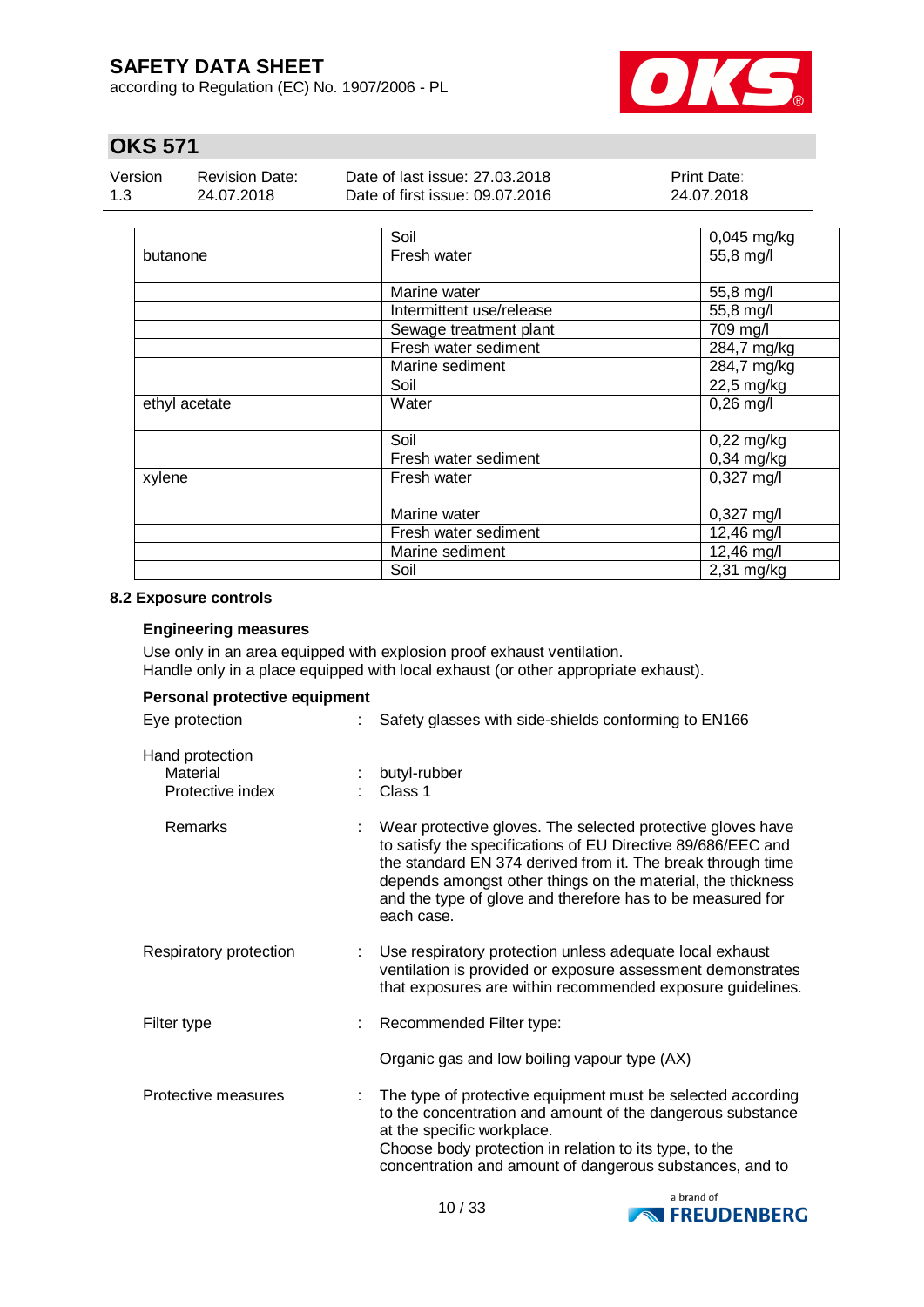according to Regulation (EC) No. 1907/2006 - PL



# **OKS 571**

| Version | Revision Date: | Date of last issue: 27,03,2018  | <b>Print Date:</b> |
|---------|----------------|---------------------------------|--------------------|
| 1.3     | 24.07.2018     | Date of first issue: 09.07.2016 | 24.07.2018         |

the specific work-place.

### **SECTION 9: Physical and chemical properties**

| 9.1 Information on basic physical and chemical properties<br>Appearance |                           | aerosol                                     |
|-------------------------------------------------------------------------|---------------------------|---------------------------------------------|
| Colour                                                                  | t                         | white                                       |
| Odour                                                                   | ÷                         | solvent-like                                |
| <b>Odour Threshold</b>                                                  | ÷                         | No data available                           |
|                                                                         |                           |                                             |
| pH                                                                      | ÷                         | Not applicable                              |
| Melting point/range                                                     | ÷.                        | No data available                           |
| Boiling point/boiling range                                             | ÷                         | $<$ -20 $^{\circ}$ C<br>(1.013 hPa)         |
| Flash point                                                             | ÷                         | $<$ -20 $^{\circ}$ C<br>Method: Abel-Pensky |
| Evaporation rate                                                        | ÷.                        | No data available                           |
| Flammability (solid, gas)                                               | t.                        | Extremely flammable aerosol.                |
| Upper explosion limit                                                   | ÷.                        | 26,2 %(V)                                   |
| Lower explosion limit                                                   | $\mathbb{R}^{\mathbb{Z}}$ | 1,4 %(V)                                    |
| Vapour pressure                                                         | ÷                         | 4.400 hPa (20 °C)                           |
| Relative vapour density                                                 | t.                        | No data available                           |
| Density                                                                 | t,                        | $0,74$ g/cm3<br>(20 °C)                     |
| <b>Bulk density</b>                                                     | ÷                         | No data available                           |
| Solubility(ies)<br>Water solubility                                     | ÷.                        | insoluble                                   |
| Solubility in other solvents : No data available                        |                           |                                             |
| Partition coefficient: n-<br>octanol/water                              |                           | No data available                           |

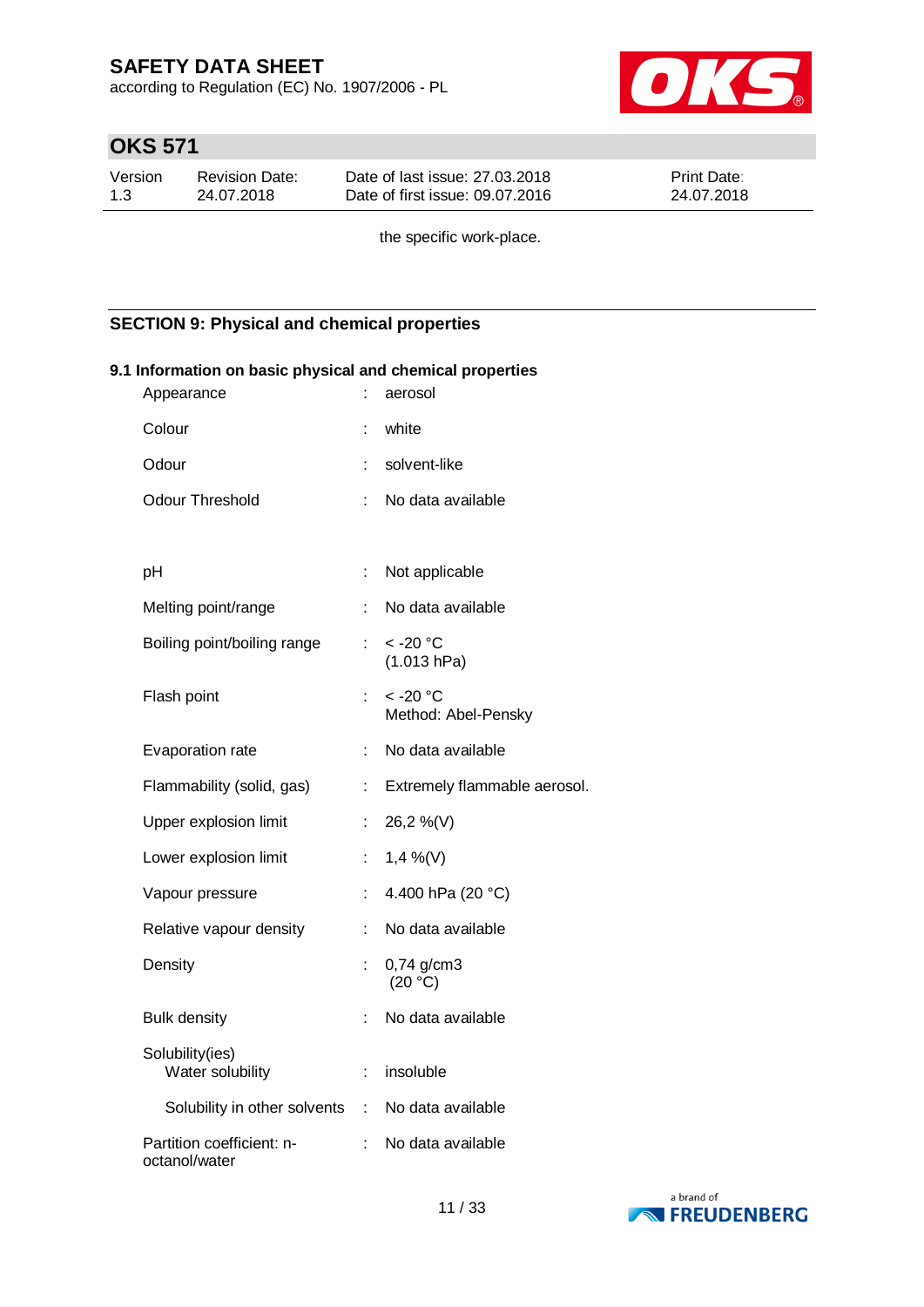according to Regulation (EC) No. 1907/2006 - PL



# **OKS 571**

| Version<br>1.3 | <b>Revision Date:</b><br>24.07.2018 |    | Date of last issue: 27.03.2018<br>Date of first issue: 09.07.2016 | Print Date:<br>24.07.2018 |
|----------------|-------------------------------------|----|-------------------------------------------------------------------|---------------------------|
|                |                                     |    |                                                                   |                           |
|                | Auto-ignition temperature           | ÷  | No data available                                                 |                           |
|                | Decomposition temperature           | ÷  | No data available                                                 |                           |
| Viscosity      |                                     |    |                                                                   |                           |
|                | Viscosity, dynamic                  | ÷  | No data available                                                 |                           |
|                | Viscosity, kinematic                | ÷. | $<$ 20,5 mm2/s (40 °C)                                            |                           |
|                | <b>Explosive properties</b>         |    | Not explosive                                                     |                           |
|                | Oxidizing properties                |    | No data available                                                 |                           |
|                | 9.2 Other information               |    |                                                                   |                           |
|                | Sublimation point                   |    | No data available                                                 |                           |
|                | Metal corrosion rate                |    | Not corrosive to metals                                           |                           |
|                | Self-ignition                       |    | not auto-flammable                                                |                           |

### **SECTION 10: Stability and reactivity**

### **10.1 Reactivity**

No hazards to be specially mentioned.

#### **10.2 Chemical stability**

Stable under normal conditions.

### **10.3 Possibility of hazardous reactions**

Hazardous reactions : No dangerous reaction known under conditions of normal use.

### **10.4 Conditions to avoid**

Conditions to avoid : Heat, flames and sparks.

### **10.5 Incompatible materials**

Materials to avoid : Oxidizing agents

### **10.6 Hazardous decomposition products**

No decomposition if stored and applied as directed.

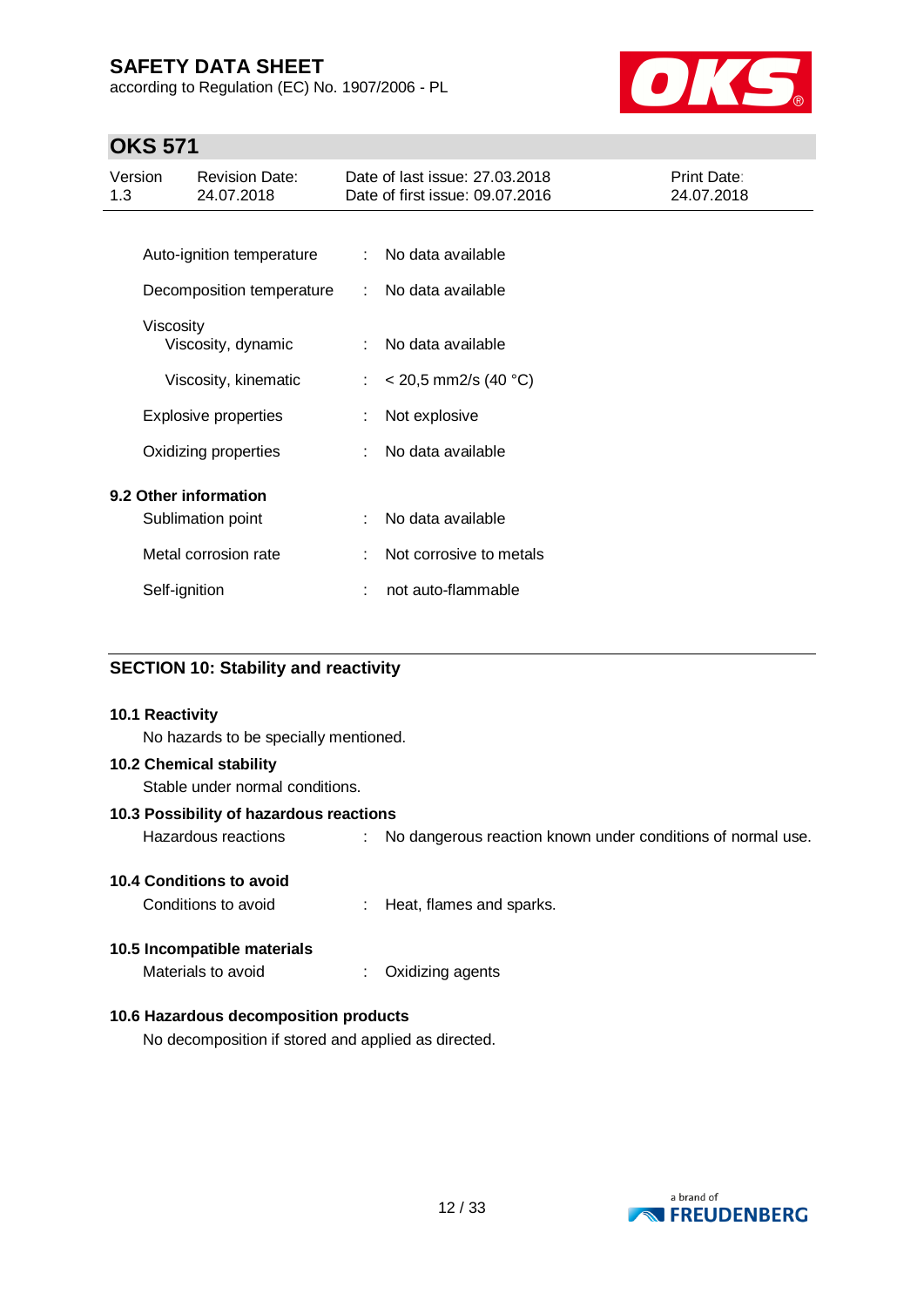according to Regulation (EC) No. 1907/2006 - PL



# **OKS 571**

| Version | Revision Date: | Date of last issue: 27,03,2018  | Print Date: |
|---------|----------------|---------------------------------|-------------|
| 1.3     | 24.07.2018     | Date of first issue: 09.07.2016 | 24.07.2018  |

### **SECTION 11: Toxicological information**

### **11.1 Information on toxicological effects**

| 1 Information on toxicological effects |                                                                                                                                                                            |  |  |  |
|----------------------------------------|----------------------------------------------------------------------------------------------------------------------------------------------------------------------------|--|--|--|
| <b>Acute toxicity</b>                  |                                                                                                                                                                            |  |  |  |
| Product:<br>Acute oral toxicity        | Remarks: Effects due to ingestion may include:<br>÷                                                                                                                        |  |  |  |
|                                        | Symptoms: Central nervous system depression                                                                                                                                |  |  |  |
| Acute inhalation toxicity              | Acute toxicity estimate: > 5 mg/l<br>÷<br>Exposure time: 4 h<br>Test atmosphere: dust/mist<br>Method: Calculation method                                                   |  |  |  |
|                                        | Remarks: Respiration of solvent vapour may cause dizziness.                                                                                                                |  |  |  |
|                                        | Symptoms: Inhalation may provoke the following symptoms:,<br>Respiratory disorder, Dizziness, Drowsiness, Vomiting,<br>Fatigue, Vertigo, Central nervous system depression |  |  |  |
| Acute dermal toxicity                  | Acute toxicity estimate: > 2.000 mg/kg<br>Method: Calculation method                                                                                                       |  |  |  |
|                                        | Symptoms: Redness, Local irritation                                                                                                                                        |  |  |  |
| <b>Components:</b>                     |                                                                                                                                                                            |  |  |  |
| Acute oral toxicity                    | Naphtha (petroleum), hydrotreated light; Low boiling point hydrogen treated naphtha:<br>LD50 (Rat): $> 5.000$ mg/kg<br>Method: OECD Test Guideline 401<br>GLP: yes         |  |  |  |
| Acute inhalation toxicity              | LC50 (Rat): $> 25,2$ mg/l<br>÷<br>Exposure time: 4 h<br>Test atmosphere: vapour<br>Assessment: The substance or mixture has no acute<br>inhalation toxicity                |  |  |  |
| Acute dermal toxicity                  | LD50 (Rabbit): $> 2.000$ mg/kg<br>Method: OECD Test Guideline 402<br>GLP: yes<br>Assessment: The substance or mixture has no acute dermal<br>toxicity                      |  |  |  |

#### **butanone:**

| Acute oral toxicity | : LD50 (Rat): 2.193 mg/kg       |
|---------------------|---------------------------------|
|                     | Method: OECD Test Guideline 423 |
|                     | GLP: yes                        |

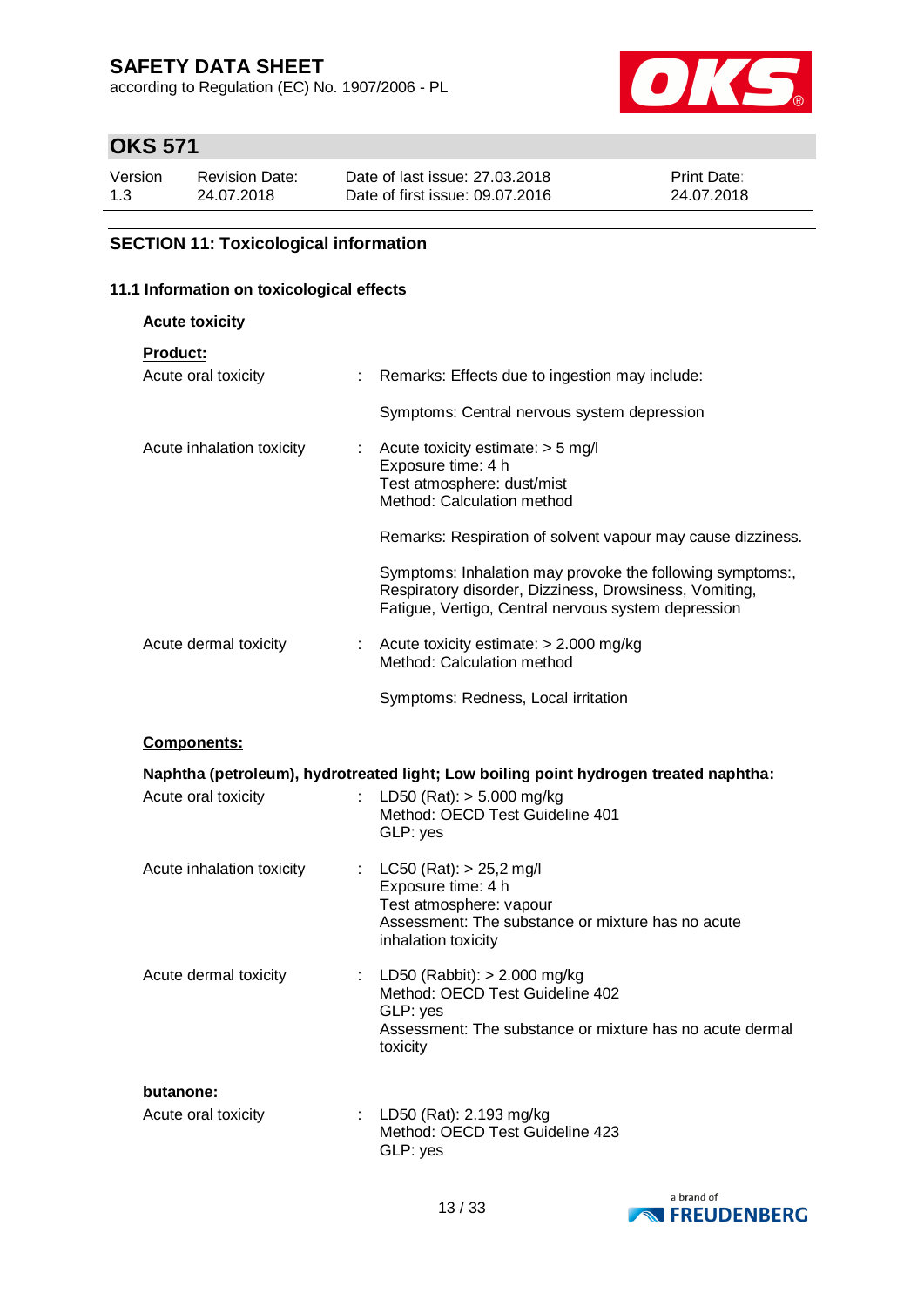according to Regulation (EC) No. 1907/2006 - PL



| Version<br>1.3 | <b>Revision Date:</b><br>24.07.2018 |    | Date of last issue: 27.03.2018<br>Date of first issue: 09.07.2016                                                                                                                           | Print Date:<br>24.07.2018 |
|----------------|-------------------------------------|----|---------------------------------------------------------------------------------------------------------------------------------------------------------------------------------------------|---------------------------|
|                | Acute inhalation toxicity           | ÷  | LC50 (Rat): 34 mg/l<br>Exposure time: 4 h<br>Test atmosphere: vapour                                                                                                                        |                           |
|                | Acute dermal toxicity               | ÷. | LD50 (Rabbit): > 5.000 mg/kg<br>Method: OECD Test Guideline 402                                                                                                                             |                           |
| acetone:       |                                     |    |                                                                                                                                                                                             |                           |
|                | Acute oral toxicity                 | ÷. | LD50 Oral (Rat): 5.800 mg/kg                                                                                                                                                                |                           |
|                | ethyl acetate:                      |    |                                                                                                                                                                                             |                           |
|                | Acute oral toxicity                 | ÷  | LD50 (Rat): 5.600 mg/kg                                                                                                                                                                     |                           |
|                | Acute inhalation toxicity           | t, | LC50 (Rat): 58 mg/l<br>Exposure time: 8 h<br>Assessment: The substance or mixture is classified as specific<br>target organ toxicant, single exposure, category 3 with<br>narcotic effects. |                           |
|                | Acute dermal toxicity               |    | : LD50 (Rabbit): 18.000 mg/kg                                                                                                                                                               |                           |
| xylene:        |                                     |    |                                                                                                                                                                                             |                           |
|                | Acute oral toxicity                 | ÷  | LD50 (Rat): 4.300 mg/kg                                                                                                                                                                     |                           |
|                | Acute inhalation toxicity           |    | Assessment: The component/mixture is moderately toxic after<br>short term inhalation.                                                                                                       |                           |
|                | Acute dermal toxicity               |    | Assessment: The component/mixture is moderately toxic after<br>single contact with skin.                                                                                                    |                           |
| n-hexane:      |                                     |    |                                                                                                                                                                                             |                           |
|                | Acute oral toxicity                 |    | LD50 (Rat): $> 5.000$ mg/kg<br>Method: OECD Test Guideline 401                                                                                                                              |                           |
|                | Acute inhalation toxicity           |    | LC50 (Rat): 259,35 mg/l<br>Exposure time: 4 h<br>Test atmosphere: vapour<br>Method: OECD Test Guideline 403                                                                                 |                           |
|                | Acute dermal toxicity               | ÷  | LD50 (Rabbit): 3.350 mg/kg<br>Method: OECD Test Guideline 402<br>Assessment: The substance or mixture has no acute dermal<br>toxicity                                                       |                           |
|                | dimethyl ether:                     |    |                                                                                                                                                                                             |                           |
|                | Acute inhalation toxicity           |    | LC50 (Rat): 309 mg/l<br>Exposure time: 4 h<br>Test atmosphere: gas                                                                                                                          |                           |

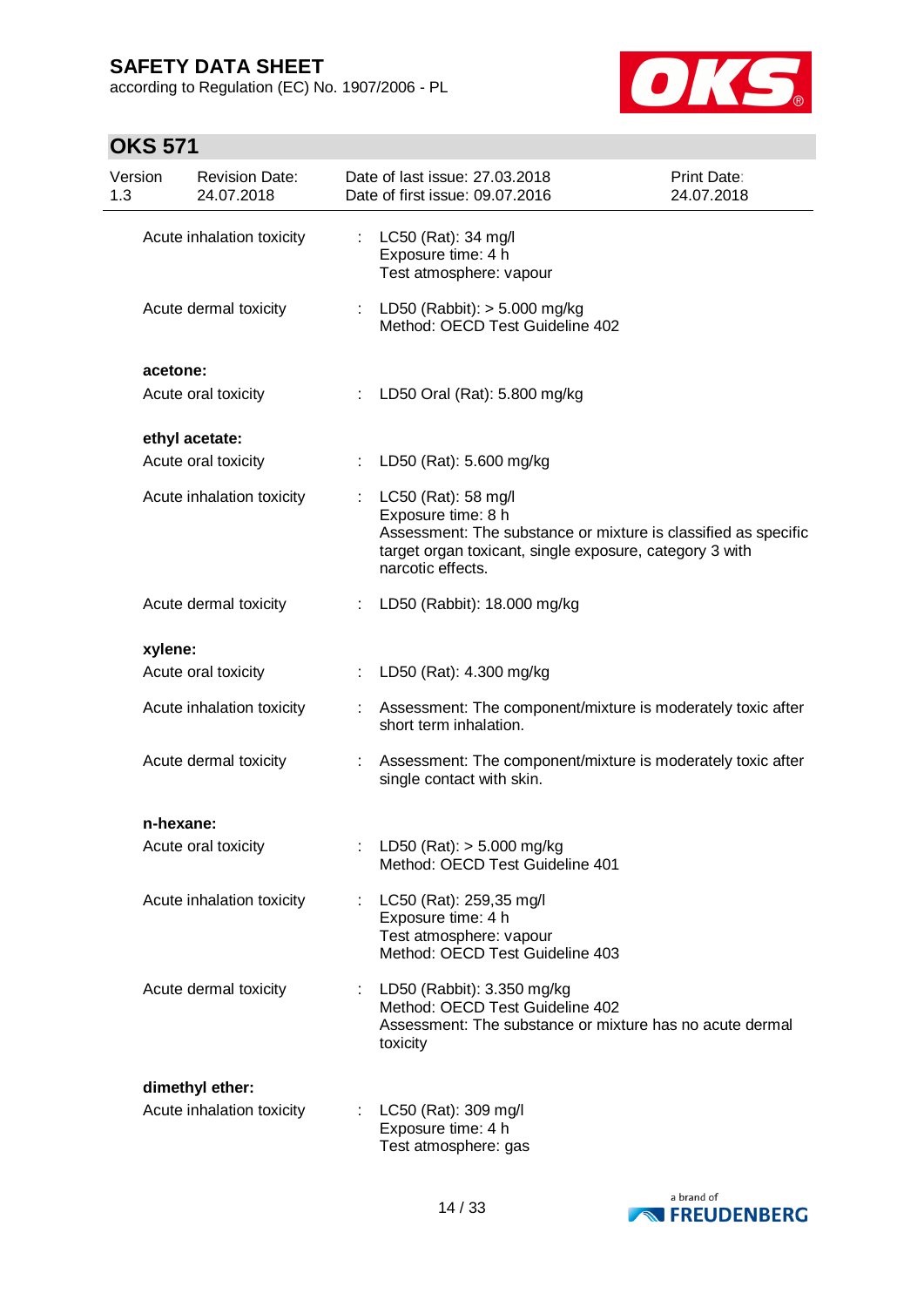according to Regulation (EC) No. 1907/2006 - PL



# **OKS 571**

| Version | <b>Revision Date:</b> | Date of last issue: 27,03,2018  | <b>Print Date:</b> |
|---------|-----------------------|---------------------------------|--------------------|
| 1.3     | 24.07.2018            | Date of first issue: 09.07.2016 | 24.07.2018         |

### **Skin corrosion/irritation**

### **Product:**

Remarks: Irritating to skin.

### **Components:**

#### **Naphtha (petroleum), hydrotreated light; Low boiling point hydrogen treated naphtha:**

Species: Rabbit Assessment: Irritating to skin. Method: OECD Test Guideline 404 Result: Irritating to skin. GLP: yes

### **butanone:**

Species: Rabbit Assessment: No skin irritation Method: OECD Test Guideline 404 Result: No skin irritation

Result: Repeated exposure may cause skin dryness or cracking.

#### **acetone:**

Result: Repeated exposure may cause skin dryness or cracking.

#### **ethyl acetate:**

Species: Rabbit Result: No skin irritation

#### **xylene:**

Species: Rabbit Assessment: Irritating to skin. Result: Irritating to skin.

#### **n-hexane:**

Species: Rabbit Assessment: Irritating to skin. Method: OECD Test Guideline 404 Result: Irritating to skin.

#### **dimethyl ether:**

Assessment: No skin irritation Result: No skin irritation

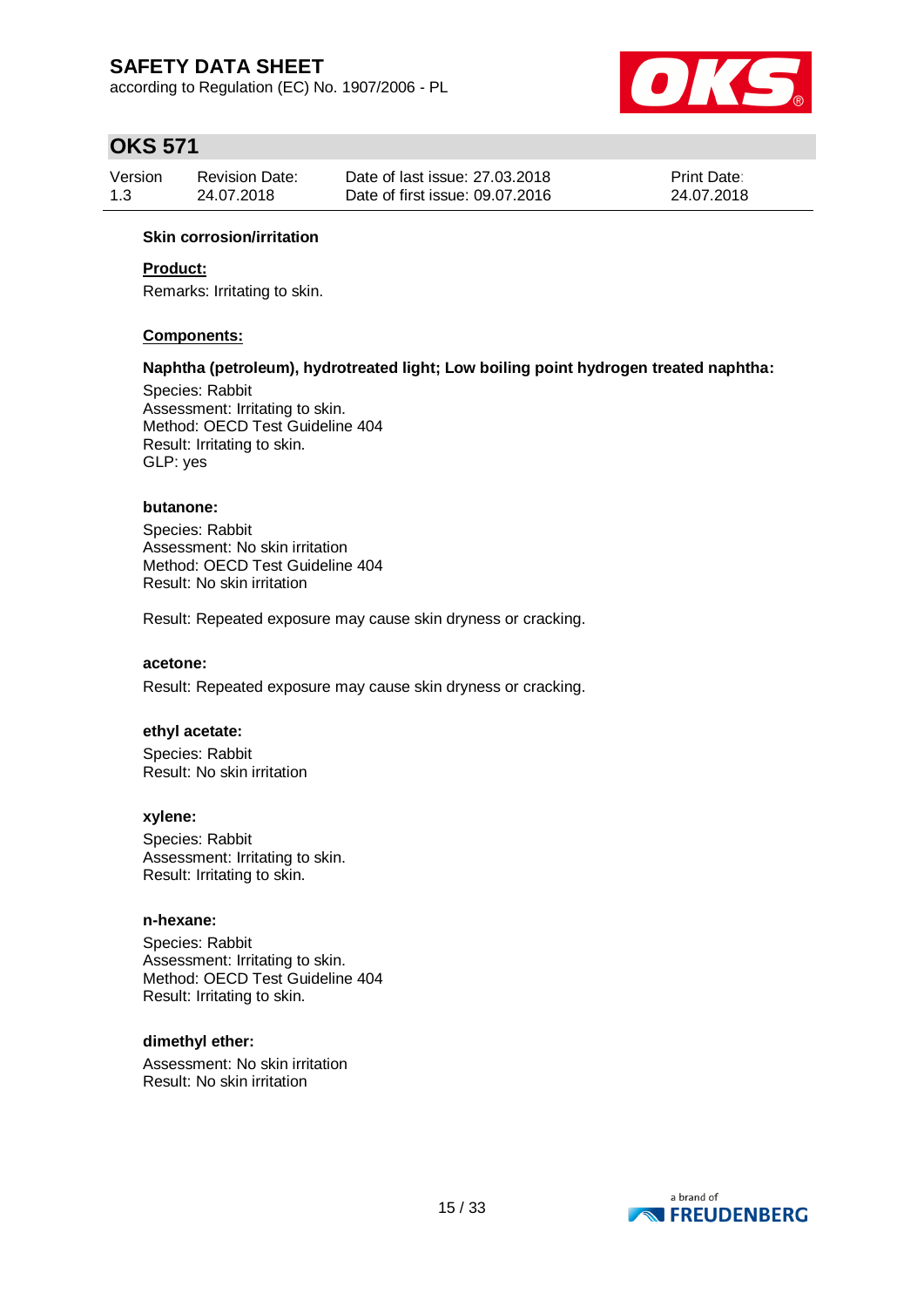according to Regulation (EC) No. 1907/2006 - PL



# **OKS 571**

| Version | <b>Revision Date:</b> | Date of last issue: 27,03,2018  | <b>Print Date:</b> |
|---------|-----------------------|---------------------------------|--------------------|
| 1.3     | 24.07.2018            | Date of first issue: 09.07.2016 | 24.07.2018         |

### **Serious eye damage/eye irritation**

### **Product:**

Remarks: Irritating to eyes.

#### **Components:**

#### **Naphtha (petroleum), hydrotreated light; Low boiling point hydrogen treated naphtha:**

Species: Rabbit Assessment: No eye irritation Method: OECD Test Guideline 405 Result: No eye irritation GLP: yes

### **butanone:**

Species: Rabbit Assessment: Irritating to eyes. Method: OECD Test Guideline 405 Result: Irritating to eyes.

#### **acetone:**

Species: Rabbit Result: Eye irritation

#### **ethyl acetate:**

Species: Rabbit Result: Mild eye irritation

#### **xylene:**

Species: Rabbit Assessment: Irritating to eyes. Result: Irritating to eyes.

#### **n-hexane:**

Species: Rabbit Assessment: No eye irritation Method: OECD Test Guideline 405 Result: No eye irritation

#### **dimethyl ether:**

Assessment: No eye irritation Result: No eye irritation

#### **Respiratory or skin sensitisation**

### **Product:**

Remarks: This information is not available.

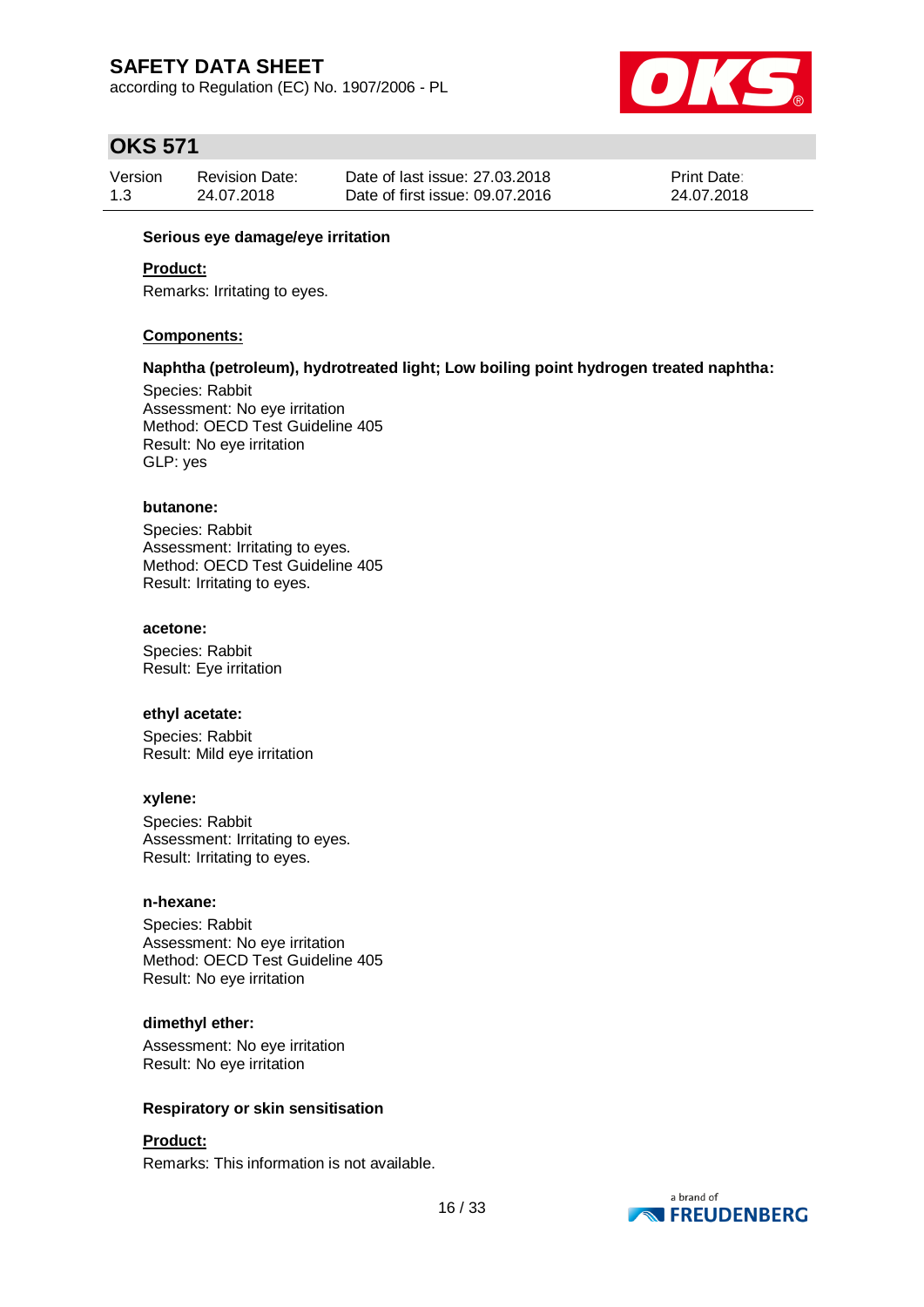according to Regulation (EC) No. 1907/2006 - PL



# **OKS 571**

| Version | <b>Revision Date:</b> | Date of last issue: 27,03,2018  | <b>Print Date:</b> |
|---------|-----------------------|---------------------------------|--------------------|
| 1.3     | 24.07.2018            | Date of first issue: 09.07.2016 | 24.07.2018         |

### **Components:**

#### **Naphtha (petroleum), hydrotreated light; Low boiling point hydrogen treated naphtha:**

Test Type: Buehler Test Species: Guinea pig Assessment: Does not cause skin sensitisation. Method: OECD Test Guideline 406 Result: Does not cause skin sensitisation. GLP: yes

### **butanone:**

Test Type: Maximisation Test Species: Guinea pig Assessment: Does not cause skin sensitisation. Method: OECD Test Guideline 406 Result: Does not cause skin sensitisation. GLP: yes

#### **ethyl acetate:**

Species: Guinea pig Method: OECD Test Guideline 406 Result: Did not cause sensitisation on laboratory animals.

#### **xylene:**

Species: Mouse Assessment: Did not cause sensitisation on laboratory animals. Method: OECD Test Guideline 429 Result: Did not cause sensitisation on laboratory animals.

#### **n-hexane:**

Species: Mouse Assessment: Does not cause skin sensitisation. Result: Does not cause skin sensitisation.

#### **dimethyl ether:**

Assessment: Does not cause skin sensitisation. Result: Does not cause skin sensitisation.

### **Germ cell mutagenicity**

### **Product:**

| Genotoxicity in vitro | : Remarks: No data available |
|-----------------------|------------------------------|
| Genotoxicity in vivo  | : Remarks: No data available |

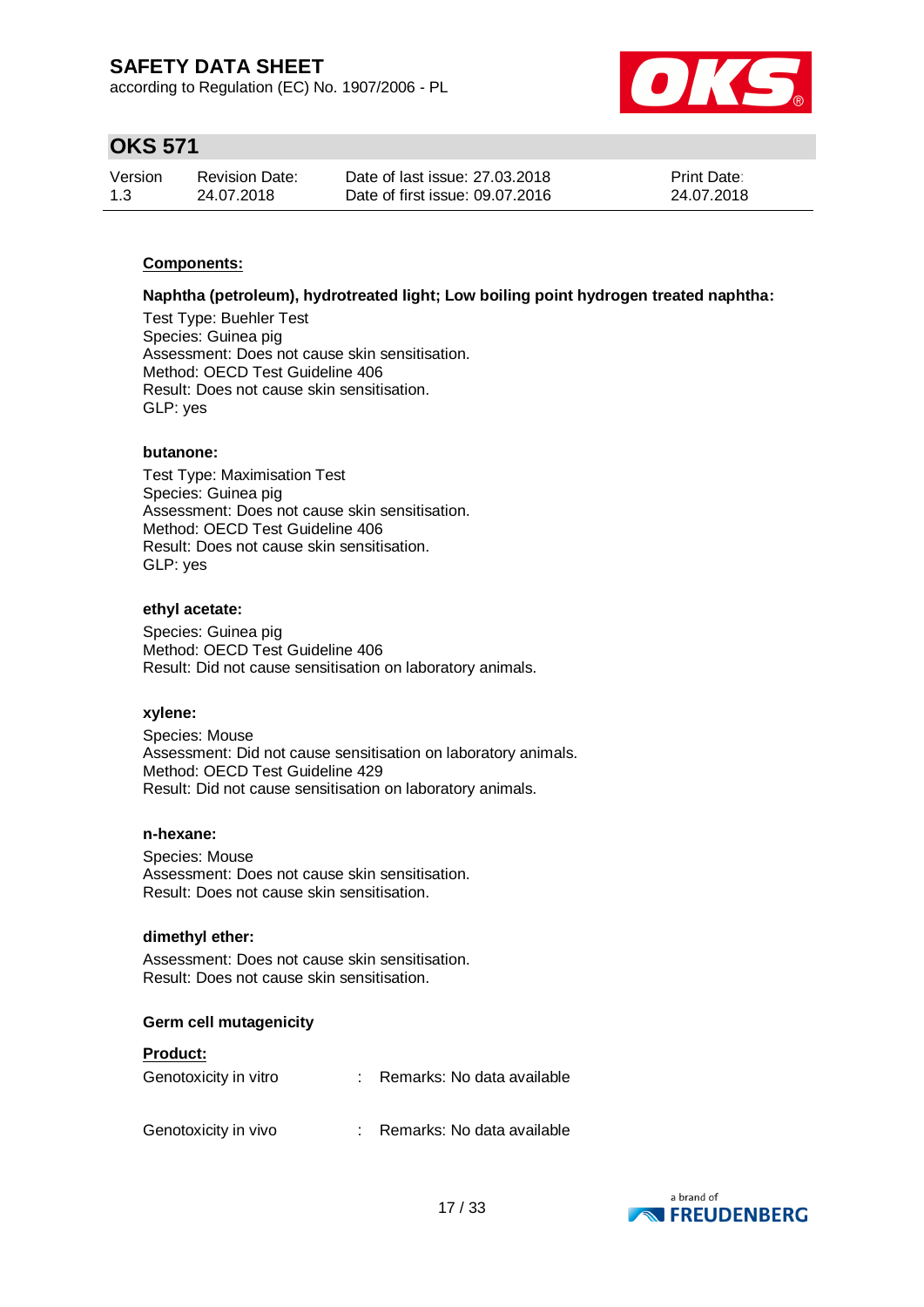according to Regulation (EC) No. 1907/2006 - PL



| Version<br>1.3 | <b>Revision Date:</b><br>24.07.2018                                                                                                  |                | Date of last issue: 27,03,2018<br>Date of first issue: 09.07.2016                                                                            | <b>Print Date:</b><br>24.07.2018 |
|----------------|--------------------------------------------------------------------------------------------------------------------------------------|----------------|----------------------------------------------------------------------------------------------------------------------------------------------|----------------------------------|
|                | Components:                                                                                                                          |                |                                                                                                                                              |                                  |
|                | butanone:<br>Germ cell mutagenicity-<br>Assessment                                                                                   | t.             | Tests on bacterial or mammalian cell cultures did not show<br>mutagenic effects.                                                             |                                  |
| xylene:        | Germ cell mutagenicity-<br>Assessment                                                                                                | ÷.             | Tests on bacterial or mammalian cell cultures did not show<br>mutagenic effects.                                                             |                                  |
|                | dimethyl ether:                                                                                                                      |                |                                                                                                                                              |                                  |
|                | Genotoxicity in vitro                                                                                                                |                | : Test Type: Ames test<br>Method: OECD Test Guideline 471<br>Result: negative                                                                |                                  |
|                | Genotoxicity in vivo                                                                                                                 |                | Species: Drosophila melanogaster (vinegar fly)<br>Application Route: inhalation (gas)<br>Method: OECD Test Guideline 477<br>Result: negative |                                  |
|                | Carcinogenicity                                                                                                                      |                |                                                                                                                                              |                                  |
| Product:       |                                                                                                                                      |                |                                                                                                                                              |                                  |
|                | Remarks: No data available                                                                                                           |                |                                                                                                                                              |                                  |
|                | Components:                                                                                                                          |                |                                                                                                                                              |                                  |
|                | butanone:                                                                                                                            |                |                                                                                                                                              |                                  |
|                | Carcinogenicity -<br>Assessment                                                                                                      | ÷.             | Not classifiable as a human carcinogen.                                                                                                      |                                  |
| xylene:        |                                                                                                                                      |                |                                                                                                                                              |                                  |
|                | Carcinogenicity -<br>Assessment                                                                                                      | $\mathbb{R}^n$ | Not classifiable as a human carcinogen.                                                                                                      |                                  |
|                | dimethyl ether:                                                                                                                      |                |                                                                                                                                              |                                  |
| 47 mg/l        | Species: Rat<br>Application Route: inhalation (gas)<br>Exposure time: 2 Years<br>Method: OECD Test Guideline 453<br>Result: negative |                |                                                                                                                                              |                                  |
|                | <b>Reproductive toxicity</b>                                                                                                         |                |                                                                                                                                              |                                  |
| Product:       | Effects on fertility                                                                                                                 |                | : Remarks: No data available                                                                                                                 |                                  |

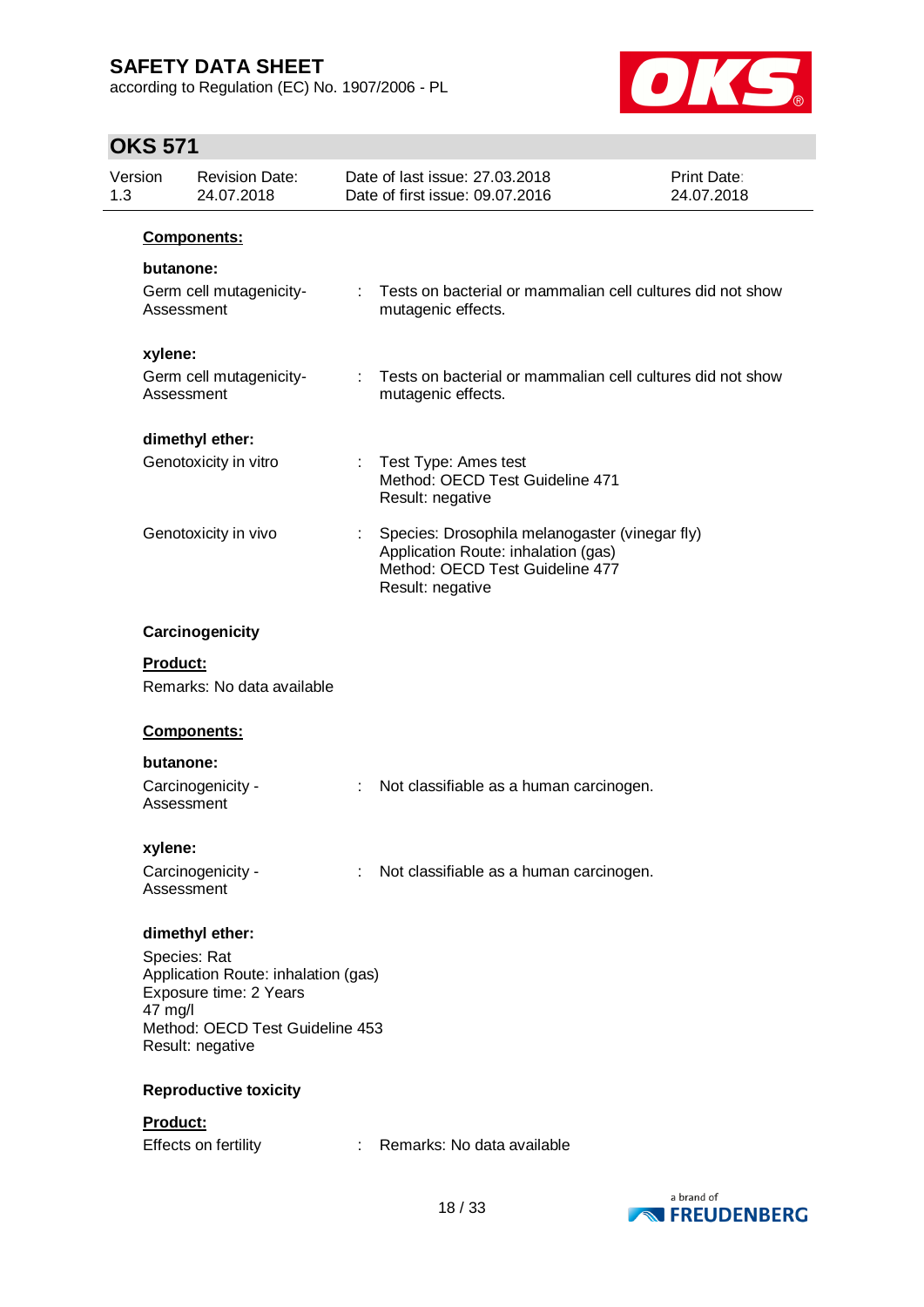according to Regulation (EC) No. 1907/2006 - PL



## **OKS 571**

| Version<br>1.3 |             | <b>Revision Date:</b><br>24.07.2018 | Date of last issue: 27,03,2018<br>Date of first issue: 09.07.2016 | Print Date:<br>24.07.2018 |
|----------------|-------------|-------------------------------------|-------------------------------------------------------------------|---------------------------|
|                | development | Effects on foetal                   | Remarks: No data available                                        |                           |
|                |             | Components:                         |                                                                   |                           |
|                | butanone:   |                                     |                                                                   |                           |
|                | Assessment  | Reproductive toxicity -             | No toxicity to reproduction<br>No effects on or via lactation     |                           |
|                | xylene:     |                                     |                                                                   |                           |
|                | Assessment  | Reproductive toxicity -             | No toxicity to reproduction<br>No toxicity to reproduction        |                           |
|                | n-hexane:   |                                     |                                                                   |                           |
|                | Assessment  | Reproductive toxicity -             | Suspected human reproductive toxicant                             |                           |
|                |             | dimethyl ether:                     |                                                                   |                           |
|                | Assessment  | Reproductive toxicity -             | Animal testing did not show any effects on fertility.             |                           |

### **STOT - single exposure**

### **Components:**

### **Naphtha (petroleum), hydrotreated light; Low boiling point hydrogen treated naphtha:**

Exposure routes: Inhalation Target Organs: Central nervous system Assessment: May cause drowsiness or dizziness.

#### **butanone:**

Exposure routes: Inhalation Target Organs: Respiratory system Assessment: The substance or mixture is classified as specific target organ toxicant, single exposure, category 3 with narcotic effects., May cause drowsiness or dizziness.

#### **acetone:**

Exposure routes: Inhalation Assessment: May cause drowsiness or dizziness.

#### **ethyl acetate:**

Exposure routes: Inhalation Assessment: The substance or mixture is classified as specific target organ toxicant, single exposure, category 3 with narcotic effects.

**xylene:**

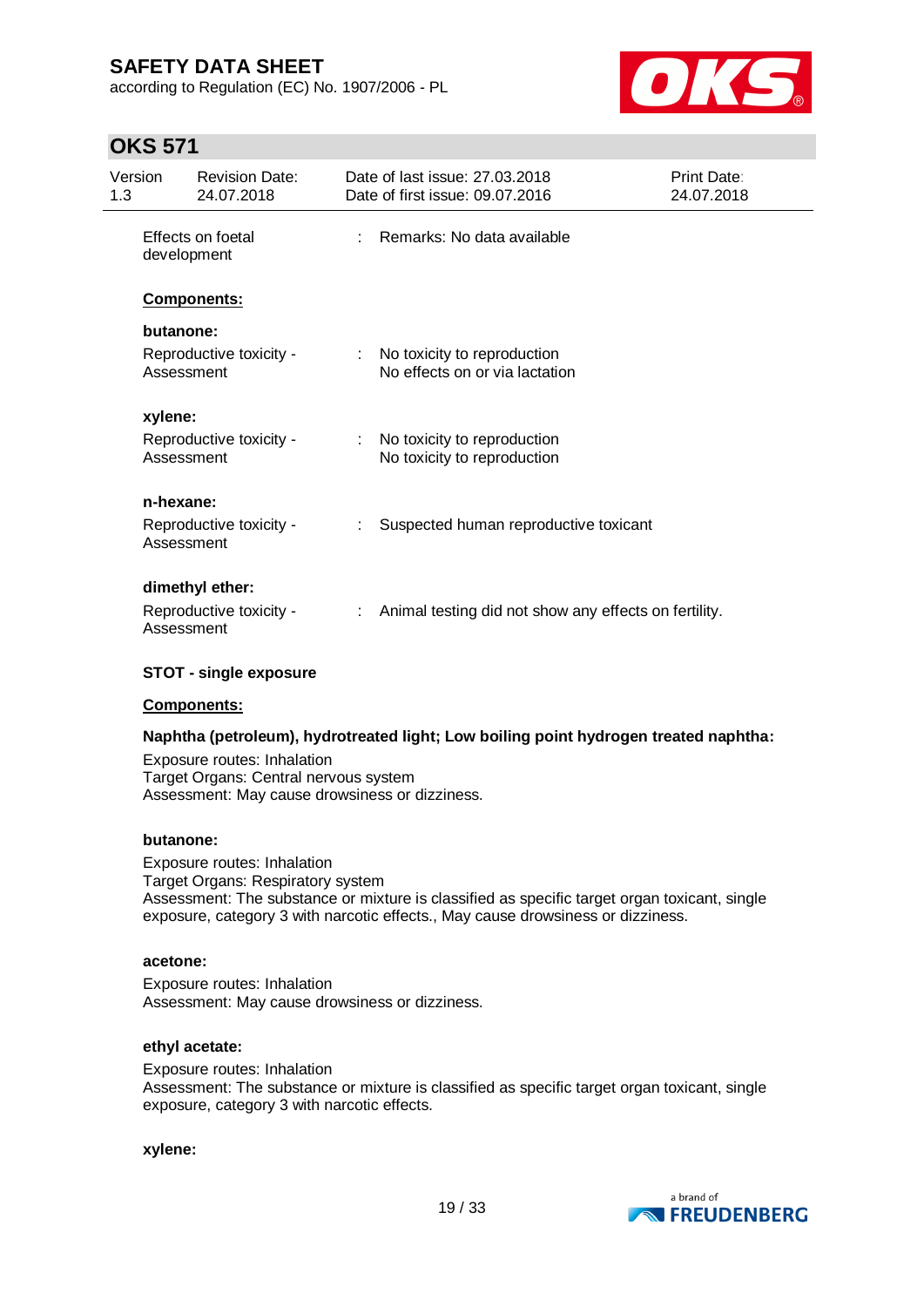according to Regulation (EC) No. 1907/2006 - PL



## **OKS 571**

| Version | <b>Revision Date:</b> | Date of last issue: 27,03,2018  | <b>Print Date:</b> |
|---------|-----------------------|---------------------------------|--------------------|
| 1.3     | 24.07.2018            | Date of first issue: 09.07.2016 | 24.07.2018         |

Exposure routes: Inhalation

Target Organs: Respiratory system

Assessment: The substance or mixture is classified as specific target organ toxicant, single exposure, category 3 with respiratory tract irritation.

### **n-hexane:**

Exposure routes: Inhalation Target Organs: Central nervous system Assessment: The substance or mixture is classified as specific target organ toxicant, single exposure, category 3 with narcotic effects.

### **STOT - repeated exposure**

#### **Components:**

### **butanone:**

Assessment: The substance or mixture is not classified as specific target organ toxicant, repeated exposure.

#### **xylene:**

Exposure routes: Inhalation Target Organs: Central nervous system Assessment: The substance or mixture is classified as specific target organ toxicant, repeated exposure, category 2.

Exposure routes: Ingestion Target Organs: Liver, Kidney Assessment: The substance or mixture is classified as specific target organ toxicant, repeated exposure, category 2.

### **n-hexane:**

Exposure routes: Inhalation Target Organs: Central nervous system Assessment: The substance or mixture is classified as specific target organ toxicant, repeated exposure, category 2.

### **Repeated dose toxicity**

#### **Product:**

Remarks: This information is not available.

### **Aspiration toxicity**

#### **Product:**

May be fatal if swallowed and enters airways.

May be fatal if swallowed and enters airways.

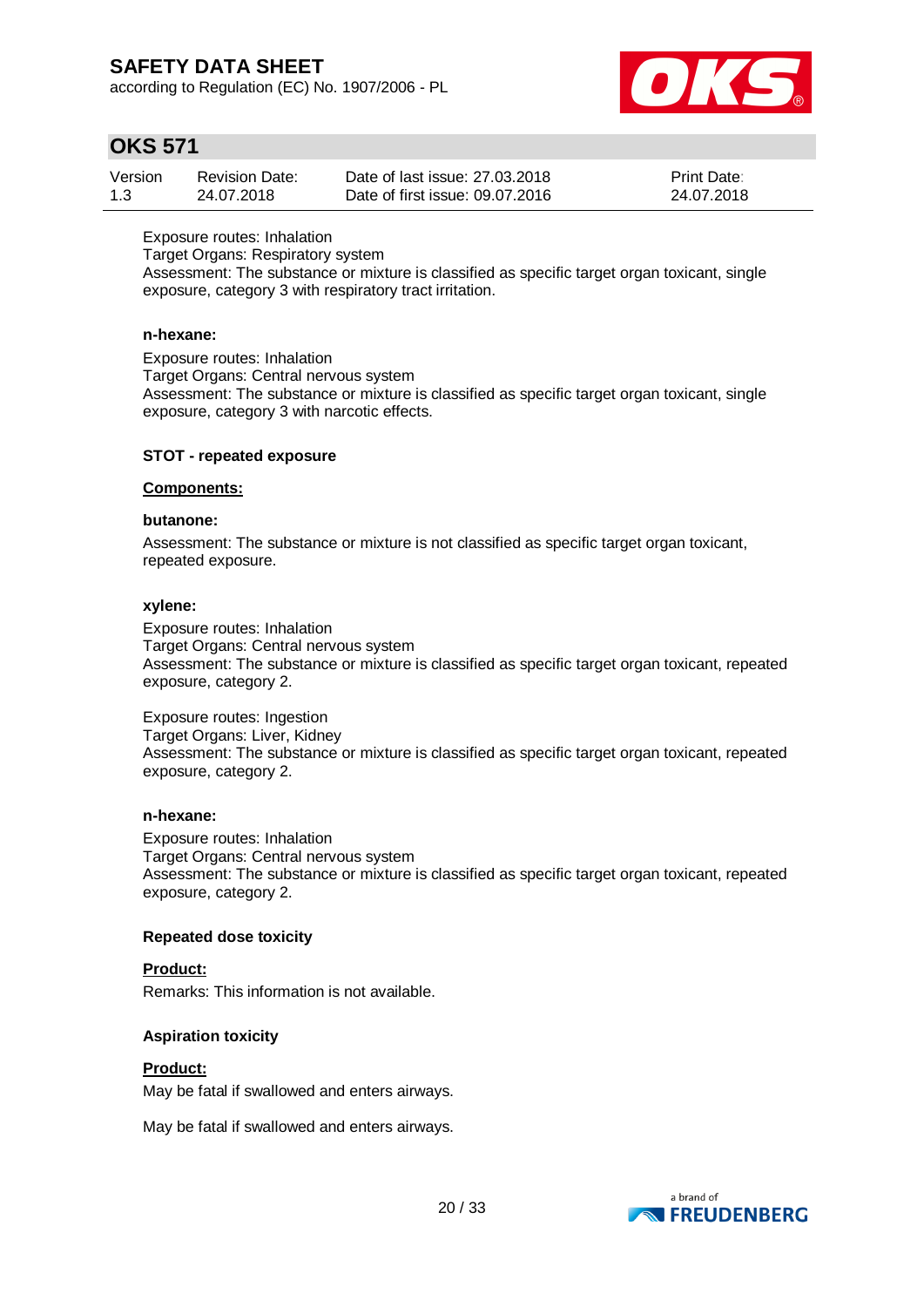according to Regulation (EC) No. 1907/2006 - PL



# **OKS 571**

| Version | <b>Revision Date:</b> | Date of last issue: 27,03,2018  | <b>Print Date:</b> |
|---------|-----------------------|---------------------------------|--------------------|
| 1.3     | 24.07.2018            | Date of first issue: 09.07.2016 | 24.07.2018         |

### **Components:**

**Naphtha (petroleum), hydrotreated light; Low boiling point hydrogen treated naphtha:**

May be fatal if swallowed and enters airways.

### **butanone:**

No aspiration toxicity classification

### **xylene:**

May be fatal if swallowed and enters airways.

### **n-hexane:**

May be fatal if swallowed and enters airways.

### **dimethyl ether:**

No aspiration toxicity classification

### **Further information**

### **Product:**

Remarks: Ingestion causes irritation of upper respiratory system and gastrointestinal disturbance.

### **SECTION 12: Ecological information**

### **12.1 Toxicity**

| <b>Product:</b>                                          |   |                                                                                                           |
|----------------------------------------------------------|---|-----------------------------------------------------------------------------------------------------------|
| Toxicity to fish                                         | ÷ | Remarks: Harmful to aquatic organisms, may cause long-term<br>adverse effects in the aquatic environment. |
| Toxicity to daphnia and other :<br>aquatic invertebrates |   | Remarks: No data available                                                                                |
| Toxicity to algae                                        | ٠ | Remarks: No data available                                                                                |
| Toxicity to microorganisms                               |   | Remarks: No data available                                                                                |

### **Components:**

| Naphtha (petroleum), hydrotreated light; Low boiling point hydrogen treated naphtha: |  |                                                                                                               |  |  |  |
|--------------------------------------------------------------------------------------|--|---------------------------------------------------------------------------------------------------------------|--|--|--|
| Toxicity to fish                                                                     |  | : $LC50$ (Oncorhynchus mykiss (rainbow trout)): 10 mg/l<br>Exposure time: 96 h<br>Test Type: semi-static test |  |  |  |

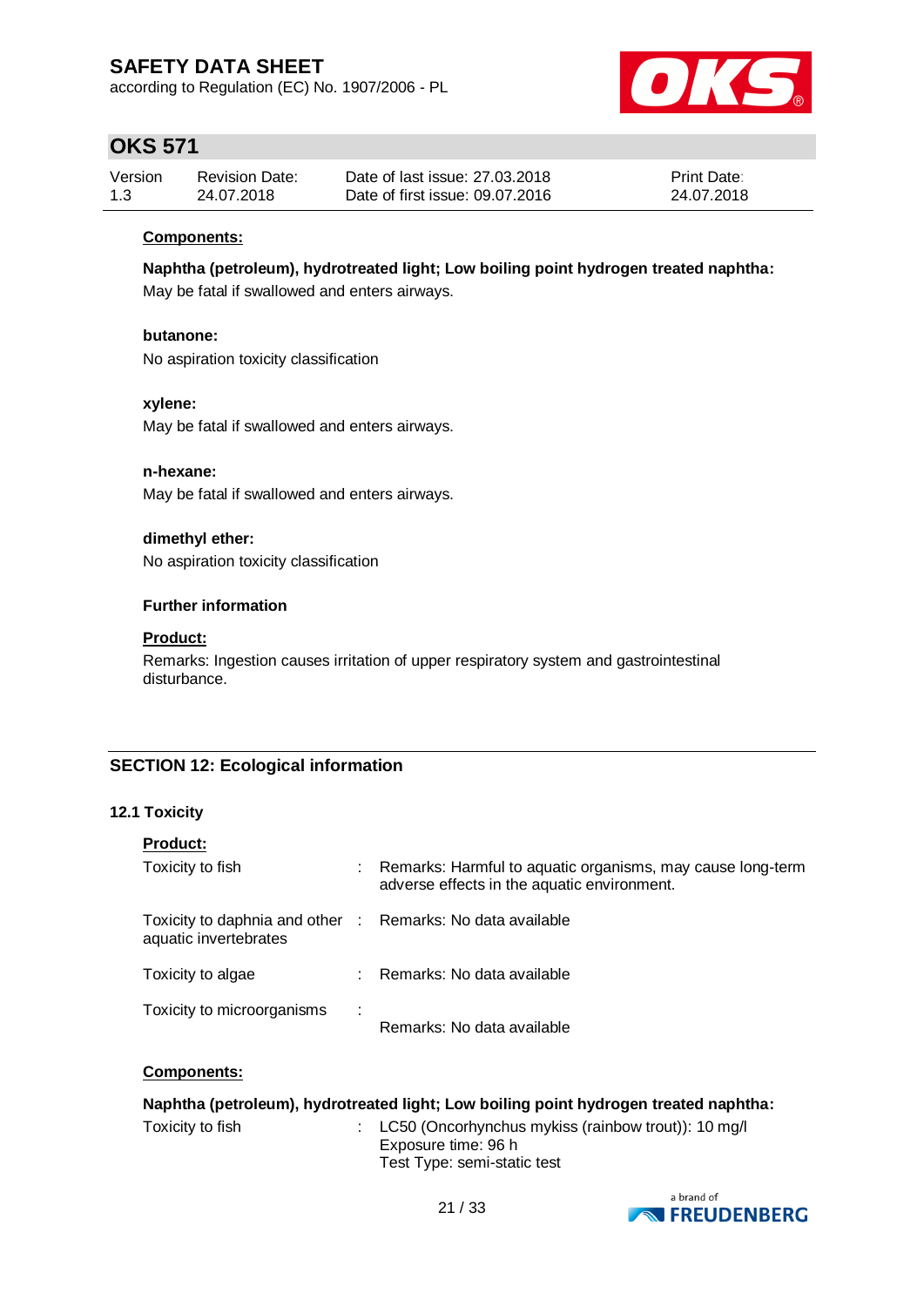according to Regulation (EC) No. 1907/2006 - PL



| Version<br>1.3 |                  | <b>Revision Date:</b><br>24.07.2018                      |    | Date of last issue: 27.03.2018<br>Date of first issue: 09.07.2016                                                                                                   | <b>Print Date:</b><br>24.07.2018 |
|----------------|------------------|----------------------------------------------------------|----|---------------------------------------------------------------------------------------------------------------------------------------------------------------------|----------------------------------|
|                |                  |                                                          |    | Method: OECD Test Guideline 203<br>GLP: yes                                                                                                                         |                                  |
|                |                  | Toxicity to daphnia and other :<br>aquatic invertebrates |    | EC50 (Daphnia magna (Water flea)): 4,5 mg/l<br>Exposure time: 48 h<br>Test Type: static test<br>Method: OECD Test Guideline 202                                     |                                  |
|                |                  | Toxicity to algae                                        |    | EC50 (Pseudokirchneriella subcapitata (green algae)): 3,1<br>mg/l<br>Exposure time: 72 h<br>Test Type: static test                                                  |                                  |
|                |                  | <b>Ecotoxicology Assessment</b>                          |    |                                                                                                                                                                     |                                  |
|                |                  | Acute aquatic toxicity                                   | ÷  | Toxic to aquatic life.                                                                                                                                              |                                  |
|                |                  | Chronic aquatic toxicity                                 | ÷. | Toxic to aquatic life with long lasting effects.                                                                                                                    |                                  |
|                | butanone:        |                                                          |    |                                                                                                                                                                     |                                  |
|                | Toxicity to fish |                                                          |    | : LC50 (Pimephales promelas (fathead minnow)): 2.993 mg/l<br>Exposure time: 96 h<br>Test Type: static test                                                          |                                  |
|                |                  | Toxicity to daphnia and other :<br>aquatic invertebrates |    | EC50 (Daphnia magna (Water flea)): 308 mg/l<br>Exposure time: 48 h<br>Test Type: static test                                                                        |                                  |
|                |                  | Toxicity to algae                                        |    | EC50 (Pseudokirchneriella subcapitata (green algae)): 1.972<br>mg/l<br>Exposure time: 72 h<br>Test Type: static test<br>Method: OECD Test Guideline 201<br>GLP: yes |                                  |
|                |                  | Toxicity to microorganisms                               |    | EC50 (Pseudomonas putida): 1.150 mg/l<br>Exposure time: 16 h<br>Test Type: static test<br>Method: DIN 38 412 Part 8<br>GLP:                                         |                                  |
|                | ethyl acetate:   |                                                          |    |                                                                                                                                                                     |                                  |
|                | Toxicity to fish |                                                          |    | LC50 (Pimephales promelas (fathead minnow)): 230 mg/l<br>Exposure time: 96 h                                                                                        |                                  |
|                |                  | Toxicity to daphnia and other :<br>aquatic invertebrates |    | EC50 (Daphnia magna (Water flea)): 717 mg/l<br>Exposure time: 48 h<br>Method: DIN 38412                                                                             |                                  |
|                |                  | Toxicity to microorganisms                               |    | EC10 (Pseudomonas putida): 2.900 mg/l<br>Exposure time: 16 h                                                                                                        |                                  |
|                |                  |                                                          |    |                                                                                                                                                                     |                                  |

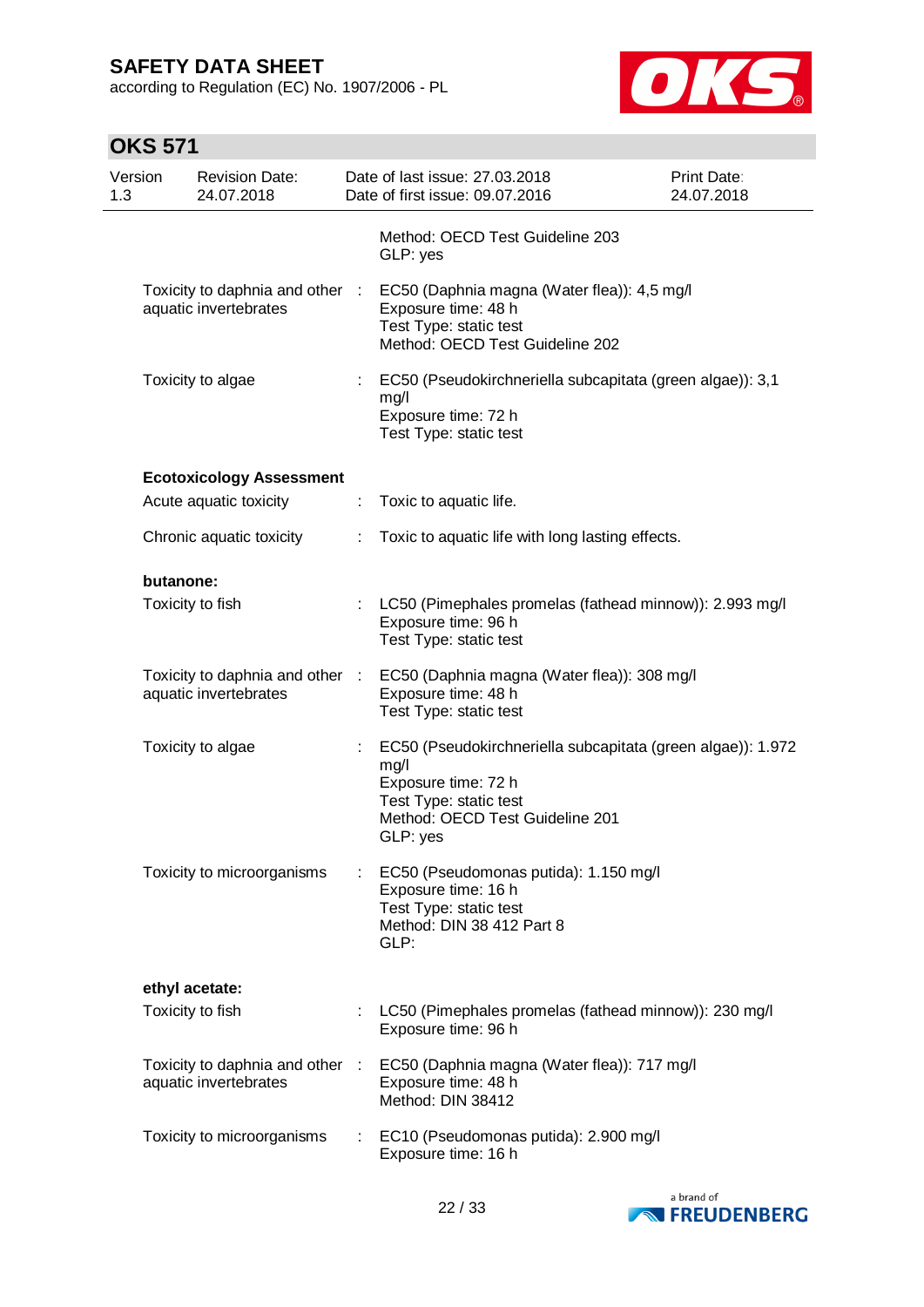according to Regulation (EC) No. 1907/2006 - PL



| Version<br>1.3 | <b>Revision Date:</b><br>24.07.2018                                            | Date of last issue: 27.03.2018<br>Date of first issue: 09.07.2016                                                                                                 | Print Date:<br>24.07.2018 |
|----------------|--------------------------------------------------------------------------------|-------------------------------------------------------------------------------------------------------------------------------------------------------------------|---------------------------|
| xylene:        |                                                                                |                                                                                                                                                                   |                           |
|                | Toxicity to fish                                                               | : LC50 (Oncorhynchus mykiss (rainbow trout)): 2,6 mg/l<br>Exposure time: 96 h<br>Test Type: static test<br>Method: OECD Test Guideline 203                        |                           |
|                | Toxicity to daphnia and other :<br>aquatic invertebrates                       | EC50 (Daphnia magna (Water flea)): 3,82 mg/l<br>Exposure time: 48 h<br>Test Type: flow-through test                                                               |                           |
|                | Toxicity to algae                                                              | EC50 (Pseudokirchneriella subcapitata (green algae)): 2,2<br>mg/l<br>Exposure time: 72 h<br>Test Type: static test<br>Method: OECD Test Guideline 201<br>GLP: yes |                           |
|                | Toxicity to microorganisms                                                     | EC50 (activated sludge): > 157 mg/l<br>Exposure time: 3 h<br>Test Type: Respiration inhibition<br>Method: OECD Test Guideline 209<br>GLP:                         |                           |
| toxicity)      | Toxicity to fish (Chronic                                                      | $NOEC:$ > 1,3 mg/l<br>Exposure time: 56 d<br>Species: Oncorhynchus mykiss (rainbow trout)<br>Test Type: flow-through test                                         |                           |
|                | Toxicity to daphnia and other :<br>aquatic invertebrates<br>(Chronic toxicity) | EC50: 2,90 mg/l<br>Exposure time: 21 d<br>Species: Daphnia magna (Water flea)<br>Test Type: static test<br>Method: OECD Test Guideline 211<br>GLP: yes            |                           |
|                | n-hexane:                                                                      |                                                                                                                                                                   |                           |
|                | Toxicity to fish                                                               | LC50 (Oncorhynchus mykiss (rainbow trout)): 12,51 mg/l<br>Exposure time: 96 h                                                                                     |                           |
|                | Toxicity to daphnia and other :<br>aquatic invertebrates                       | EC50 (Daphnia magna (Water flea)): 21,85 mg/l<br>Exposure time: 48 h                                                                                              |                           |
|                | Toxicity to algae                                                              | ErC50 (Pseudokirchneriella subcapitata (green algae)): 9,285<br>mg/l<br>Exposure time: 72 h                                                                       |                           |
|                | dimethyl ether:                                                                |                                                                                                                                                                   |                           |
|                | Toxicity to fish                                                               | LC50 (Poecilia reticulata (guppy)): > 4.100 mg/l<br>Exposure time: 96 h<br>Test Type: semi-static test                                                            |                           |

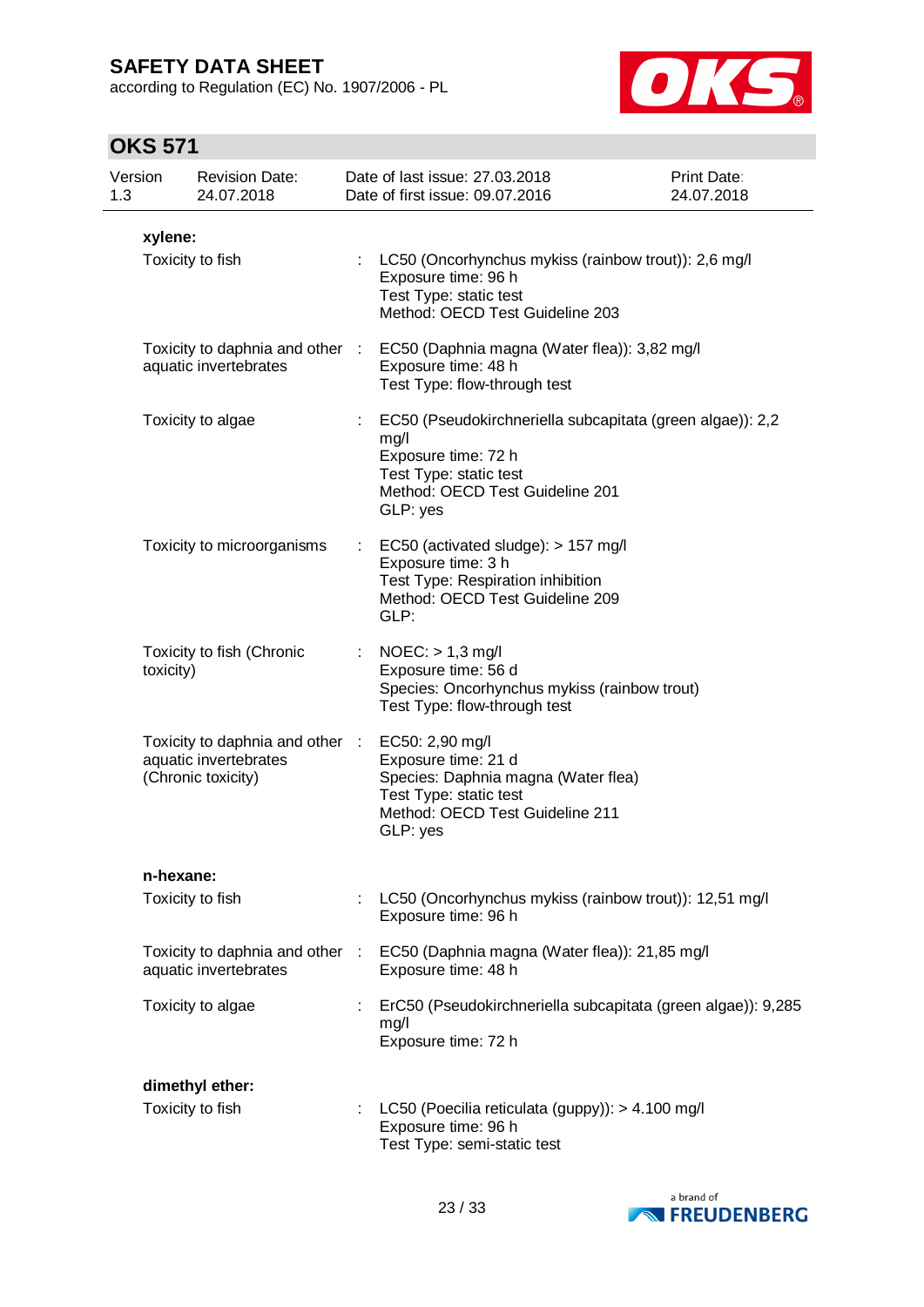according to Regulation (EC) No. 1907/2006 - PL



| Version<br>1.3 |                 | <b>Revision Date:</b><br>24.07.2018                      |    | Date of last issue: 27.03.2018<br>Date of first issue: 09.07.2016                                                                                                                                                | Print Date:<br>24.07.2018 |
|----------------|-----------------|----------------------------------------------------------|----|------------------------------------------------------------------------------------------------------------------------------------------------------------------------------------------------------------------|---------------------------|
|                |                 | Toxicity to daphnia and other :<br>aquatic invertebrates |    | EC50 (Daphnia magna (Water flea)): > 4.400 mg/l<br>Exposure time: 48 h<br>Test Type: static test                                                                                                                 |                           |
|                |                 | Toxicity to algae                                        |    | EC50 (green algae): 154,9 mg/l<br>Exposure time: 96 h                                                                                                                                                            |                           |
|                |                 | 12.2 Persistence and degradability                       |    |                                                                                                                                                                                                                  |                           |
|                | <b>Product:</b> |                                                          |    |                                                                                                                                                                                                                  |                           |
|                |                 | Biodegradability                                         | ÷. | Remarks: No data available                                                                                                                                                                                       |                           |
|                | removability    | Physico-chemical                                         |    | Remarks: No data available                                                                                                                                                                                       |                           |
|                |                 | Components:                                              |    |                                                                                                                                                                                                                  |                           |
|                |                 |                                                          |    | Naphtha (petroleum), hydrotreated light; Low boiling point hydrogen treated naphtha:                                                                                                                             |                           |
|                |                 | Biodegradability                                         |    | Test Type: aerobic<br>Inoculum: activated sludge<br>Result: rapidly biodegradable<br>Biodegradation: 90,35 %<br>Exposure time: 28 d                                                                              |                           |
|                | butanone:       |                                                          |    |                                                                                                                                                                                                                  |                           |
|                |                 | Biodegradability                                         |    | Test Type: aerobic<br>Inoculum: activated sludge<br>Result: rapidly biodegradable<br>Biodegradation: 98 %<br>Exposure time: 28 d<br>Method: OECD Test Guideline 301D<br>GLP: yes                                 |                           |
|                | acetone:        |                                                          |    |                                                                                                                                                                                                                  |                           |
|                |                 | Biodegradability                                         |    | Result: rapidly biodegradable                                                                                                                                                                                    |                           |
|                |                 | ethyl acetate:                                           |    |                                                                                                                                                                                                                  |                           |
|                |                 | Biodegradability                                         |    | Biodegradation: 100 %<br>Exposure time: 28 d<br>Method: OECD Test Guideline 301D<br>Remarks: According to the results of tests of biodegradability<br>this product is considered as being readily biodegradable. |                           |
|                | xylene:         |                                                          |    |                                                                                                                                                                                                                  |                           |
|                |                 | Biodegradability                                         |    | Result: Readily biodegradable.                                                                                                                                                                                   |                           |
|                | n-hexane:       |                                                          |    |                                                                                                                                                                                                                  |                           |
|                |                 | Biodegradability                                         |    | Test Type: aerobic                                                                                                                                                                                               |                           |

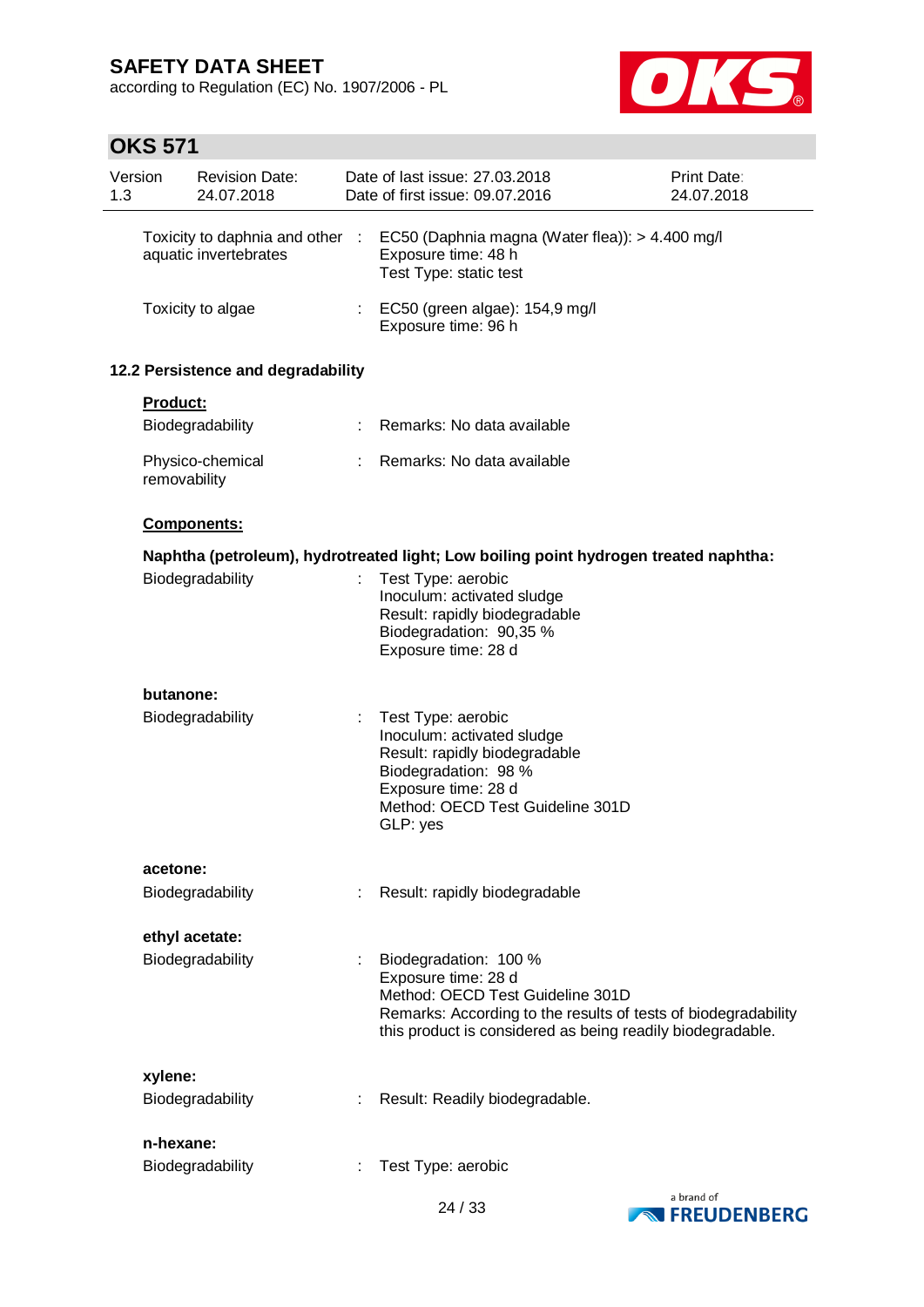according to Regulation (EC) No. 1907/2006 - PL



| Version<br>1.3 | <b>Revision Date:</b><br>24.07.2018        | Date of last issue: 27.03.2018<br>Date of first issue: 09.07.2016                                                                                                                                                       | <b>Print Date:</b><br>24.07.2018 |
|----------------|--------------------------------------------|-------------------------------------------------------------------------------------------------------------------------------------------------------------------------------------------------------------------------|----------------------------------|
|                |                                            | Inoculum: activated sludge<br>Result: rapidly biodegradable<br>Biodegradation: 21 %<br>Exposure time: 28 d<br>GLP: yes                                                                                                  |                                  |
|                | dimethyl ether:                            |                                                                                                                                                                                                                         |                                  |
|                | Biodegradability                           | Test Type: aerobic<br>Inoculum: activated sludge<br>Result: Not readily biodegradable.<br>Biodegradation: 5 %<br>Exposure time: 28 d<br>Method: OECD Test Guideline 301D                                                |                                  |
|                | 12.3 Bioaccumulative potential             |                                                                                                                                                                                                                         |                                  |
|                | <b>Product:</b>                            |                                                                                                                                                                                                                         |                                  |
|                | Bioaccumulation                            | Remarks: This mixture contains no substance considered to<br>be persistent, bioaccumulating and toxic (PBT).<br>This mixture contains no substance considered to be very<br>persistent and very bioaccumulating (vPvB). |                                  |
|                | Components:                                |                                                                                                                                                                                                                         |                                  |
|                |                                            | Naphtha (petroleum), hydrotreated light; Low boiling point hydrogen treated naphtha:                                                                                                                                    |                                  |
|                | Partition coefficient: n-<br>octanol/water | log Pow: 3,4 - 5,2                                                                                                                                                                                                      |                                  |
|                | butanone:                                  |                                                                                                                                                                                                                         |                                  |
|                | <b>Bioaccumulation</b>                     | Remarks: Due to the distribution coefficient n-octanol/water,<br>accumulation in organisms is not expected.                                                                                                             |                                  |
|                | Partition coefficient: n-<br>octanol/water | : $log Pow: 0,3 (40 °C)$<br>Method: OECD Test Guideline 117<br>GLP: yes                                                                                                                                                 |                                  |
|                | acetone:                                   |                                                                                                                                                                                                                         |                                  |
|                | Bioaccumulation                            | Remarks: Does not bioaccumulate.                                                                                                                                                                                        |                                  |
|                | Partition coefficient: n-<br>octanol/water | log Pow: 0,2                                                                                                                                                                                                            |                                  |
|                | xylene:                                    |                                                                                                                                                                                                                         |                                  |
|                | Bioaccumulation                            | Bioconcentration factor (BCF): 25,9                                                                                                                                                                                     |                                  |
|                | Partition coefficient: n-<br>octanol/water | log Pow: 2,77 - 3,15                                                                                                                                                                                                    |                                  |

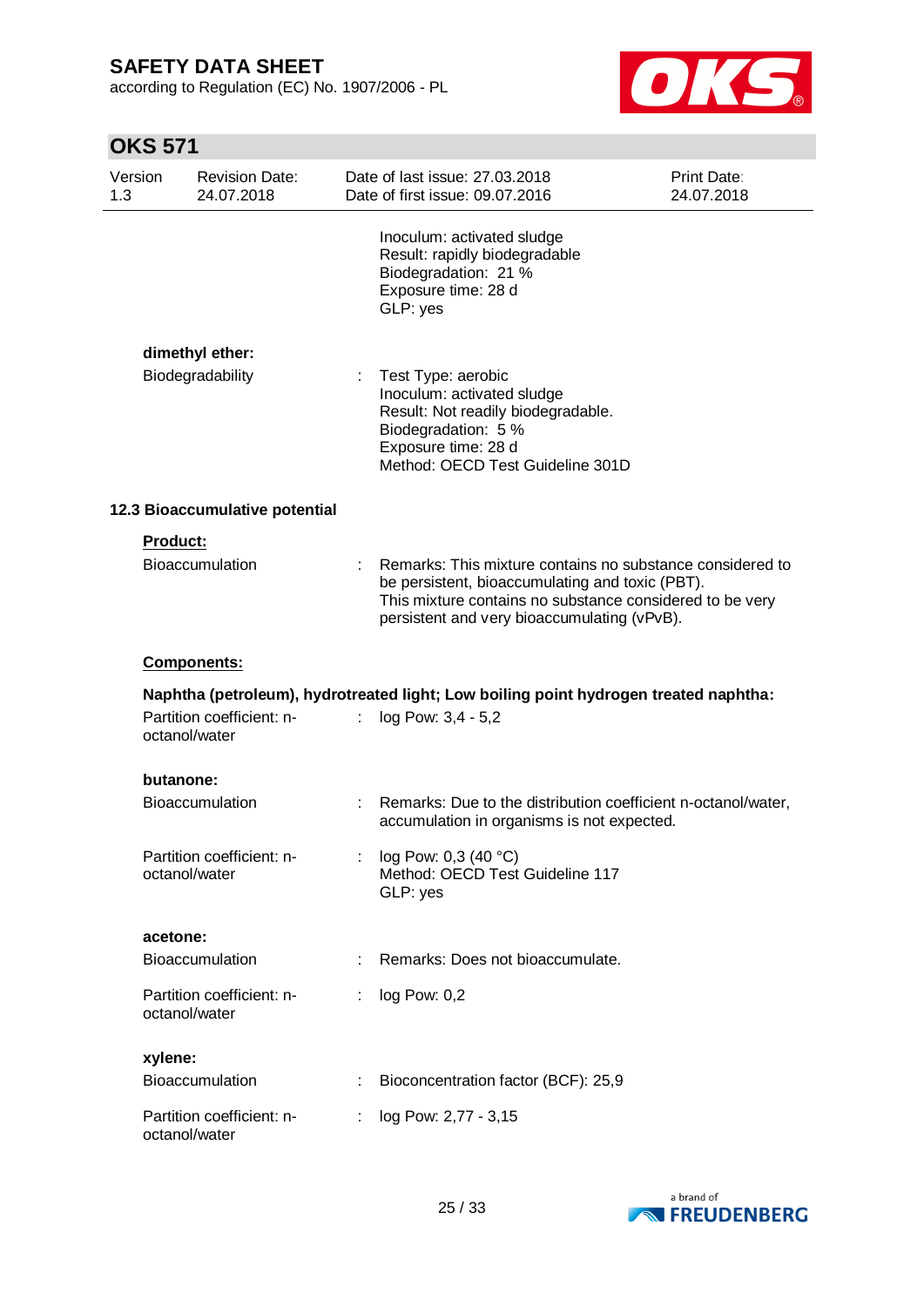according to Regulation (EC) No. 1907/2006 - PL



| <b>Revision Date:</b><br>Version<br>1.3<br>24.07.2018 |                 | Date of last issue: 27.03.2018<br><b>Print Date:</b><br>Date of first issue: 09.07.2016<br>24.07.2018 |   |                                                                                                                                                                                                            |  |
|-------------------------------------------------------|-----------------|-------------------------------------------------------------------------------------------------------|---|------------------------------------------------------------------------------------------------------------------------------------------------------------------------------------------------------------|--|
|                                                       | n-hexane:       |                                                                                                       |   |                                                                                                                                                                                                            |  |
|                                                       |                 | <b>Bioaccumulation</b>                                                                                |   | Bioconcentration factor (BCF): 501,19                                                                                                                                                                      |  |
|                                                       | octanol/water   | Partition coefficient: n-                                                                             |   | log Pow: 4 (20 °C)<br>pH: 7                                                                                                                                                                                |  |
|                                                       |                 | dimethyl ether:                                                                                       |   |                                                                                                                                                                                                            |  |
|                                                       | octanol/water   | Partition coefficient: n-                                                                             | ÷ | log Pow: 0,07 (25 °C)                                                                                                                                                                                      |  |
|                                                       |                 | 12.4 Mobility in soil                                                                                 |   |                                                                                                                                                                                                            |  |
|                                                       | <b>Product:</b> |                                                                                                       |   |                                                                                                                                                                                                            |  |
|                                                       | <b>Mobility</b> |                                                                                                       |   | Remarks: No data available                                                                                                                                                                                 |  |
|                                                       |                 | Distribution among<br>environmental compartments                                                      |   | Remarks: No data available                                                                                                                                                                                 |  |
|                                                       |                 | 12.5 Results of PBT and vPvB assessment                                                               |   |                                                                                                                                                                                                            |  |
|                                                       | Product:        |                                                                                                       |   |                                                                                                                                                                                                            |  |
|                                                       | Assessment      |                                                                                                       |   | This substance/mixture contains no components considered<br>to be either persistent, bioaccumulative and toxic (PBT), or<br>very persistent and very bioaccumulative (vPvB) at levels of<br>0.1% or higher |  |
|                                                       |                 | <b>Components:</b>                                                                                    |   |                                                                                                                                                                                                            |  |
|                                                       | butanone:       |                                                                                                       |   |                                                                                                                                                                                                            |  |
|                                                       | Assessment      |                                                                                                       |   | Non-classified PBT substance, Non-classified vPvB<br>substance.                                                                                                                                            |  |
|                                                       | xylene:         |                                                                                                       |   |                                                                                                                                                                                                            |  |
|                                                       | Assessment      |                                                                                                       | ÷ | Non-classified PBT substance. Non-classified vPvB<br>substance.                                                                                                                                            |  |
|                                                       |                 | dimethyl ether:                                                                                       |   |                                                                                                                                                                                                            |  |
| Assessment                                            |                 |                                                                                                       |   | Non-classified vPvB substance, Non-classified PBT<br>substance.                                                                                                                                            |  |
|                                                       |                 | 12.6 Other adverse effects                                                                            |   |                                                                                                                                                                                                            |  |
|                                                       | Product:        |                                                                                                       |   |                                                                                                                                                                                                            |  |
|                                                       | information     | Additional ecological                                                                                 |   | Harmful to aquatic life with long lasting effects.                                                                                                                                                         |  |

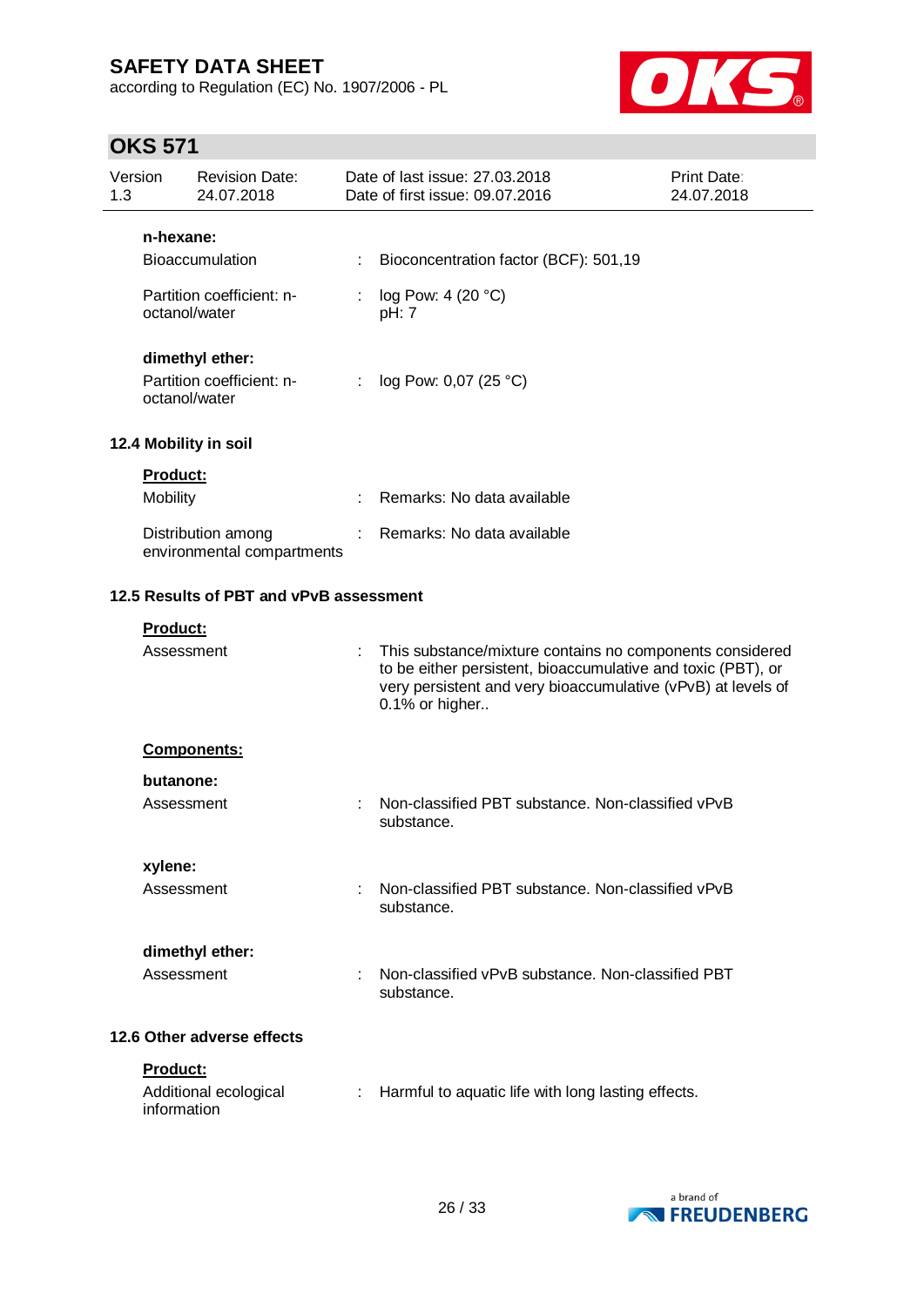according to Regulation (EC) No. 1907/2006 - PL



# **OKS 571**

| Version | <b>Revision Date:</b> | Date of last issue: 27,03,2018  | Print Date: |
|---------|-----------------------|---------------------------------|-------------|
| 1.3     | 24.07.2018            | Date of first issue: 09.07.2016 | 24.07.2018  |

## **SECTION 13: Disposal considerations**

### **13.1 Waste treatment methods**

| Product                |  | Do not dispose of with domestic refuse.<br>Dispose of as hazardous waste in compliance with local and<br>national regulations.                                                                                      |
|------------------------|--|---------------------------------------------------------------------------------------------------------------------------------------------------------------------------------------------------------------------|
|                        |  | Waste codes should be assigned by the user based on the<br>application for which the product was used.                                                                                                              |
| Contaminated packaging |  | Packaging that is not properly emptied must be disposed of as<br>the unused product.<br>Offer empty spray cans to an established disposal company.<br>Pressurized container: Do not pierce or burn, even after use. |
|                        |  | The following Waste Codes are only suggestions:                                                                                                                                                                     |

### **SECTION 14: Transport information**

### **14.1 UN number**

| <b>ADR</b>                                                                                     |                            | <b>UN 1950</b>                                   |
|------------------------------------------------------------------------------------------------|----------------------------|--------------------------------------------------|
| <b>IMDG</b>                                                                                    |                            | <b>UN 1950</b>                                   |
| <b>IATA</b>                                                                                    |                            | <b>UN 1950</b>                                   |
| 14.2 UN proper shipping name                                                                   |                            |                                                  |
| <b>ADR</b>                                                                                     | $\mathcal{F}(\mathcal{A})$ | <b>AEROSOLS</b>                                  |
| <b>IMDG</b>                                                                                    | t                          | <b>AEROSOLS</b>                                  |
| <b>IATA</b>                                                                                    |                            | Aerosols, flammable                              |
| 14.3 Transport hazard class(es)                                                                |                            |                                                  |
| <b>ADR</b>                                                                                     | $\therefore$ 2             |                                                  |
| <b>IMDG</b>                                                                                    |                            | : 2.1                                            |
| <b>IATA</b>                                                                                    |                            | : 2.1                                            |
| 14.4 Packing group                                                                             |                            |                                                  |
| <b>ADR</b><br>Packing group<br><b>Classification Code</b><br>Labels<br>Tunnel restriction code |                            | Not assigned by regulation<br>5F<br>2.1<br>(D)   |
| <b>IMDG</b><br>Packing group<br>Labels<br>EmS Code                                             |                            | Not assigned by regulation<br>2.1<br>$F-D$ , S-U |

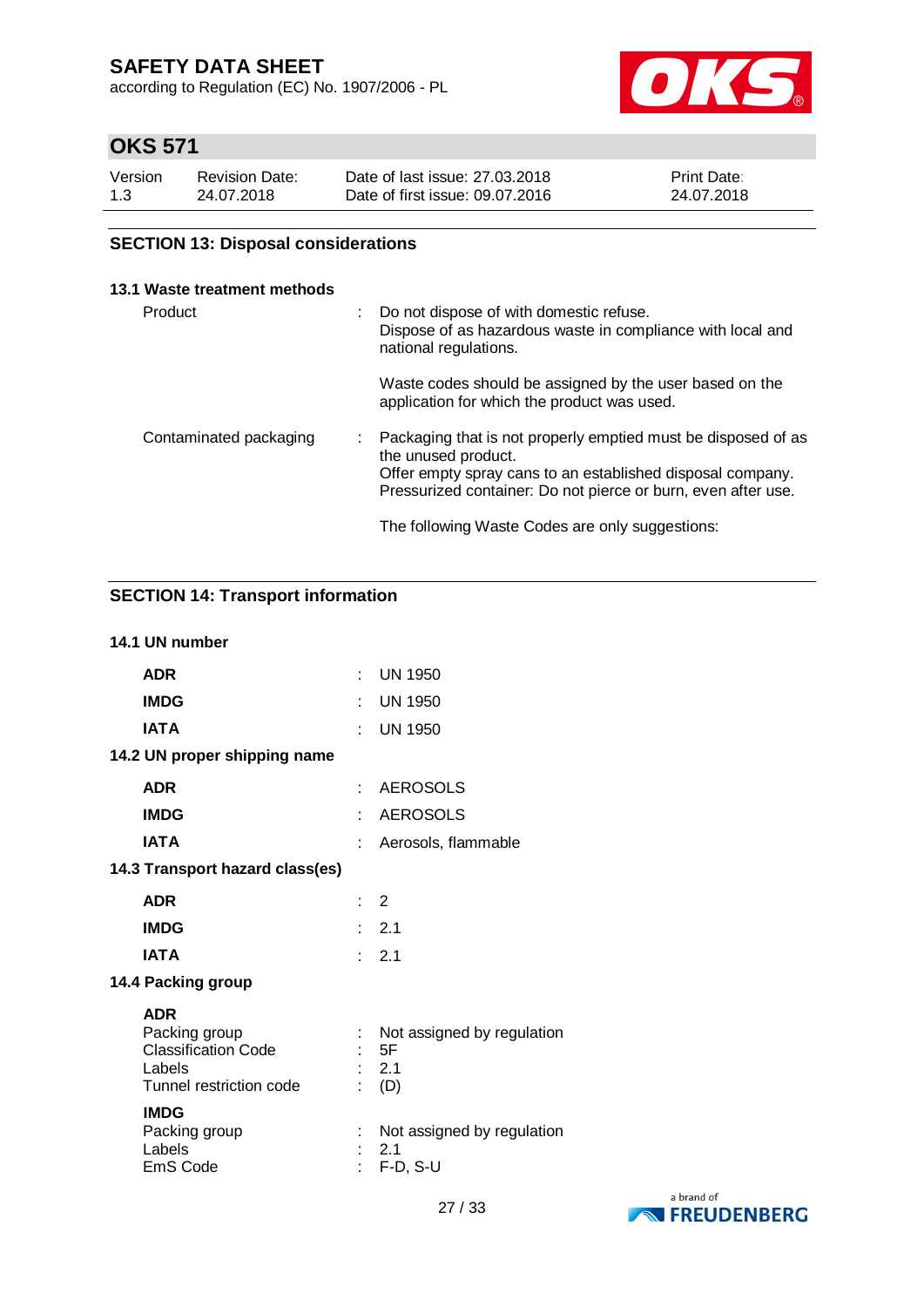according to Regulation (EC) No. 1907/2006 - PL



## **OKS 571**

| Version<br>1.3 | <b>Revision Date:</b><br>24.07.2018                                                                                           |  | Date of last issue: 27.03.2018<br>Date of first issue: 09.07.2016       | <b>Print Date:</b><br>24.07.2018 |  |  |  |
|----------------|-------------------------------------------------------------------------------------------------------------------------------|--|-------------------------------------------------------------------------|----------------------------------|--|--|--|
|                | <b>IATA (Cargo)</b><br>Packing instruction (cargo<br>aircraft)<br>Packing instruction (LQ)<br>Packing group<br>Labels         |  | 203<br>Y203<br>Not assigned by regulation<br><b>Flammable Gas</b>       |                                  |  |  |  |
|                | <b>IATA (Passenger)</b><br>Packing instruction<br>(passenger aircraft)<br>Packing instruction (LQ)<br>Packing group<br>Labels |  | 203<br>Y203<br>Not assigned by regulation<br><b>Flammable Gas</b>       |                                  |  |  |  |
|                | <b>14.5 Environmental hazards</b>                                                                                             |  |                                                                         |                                  |  |  |  |
|                | <b>ADR</b><br>Environmentally hazardous                                                                                       |  | no                                                                      |                                  |  |  |  |
|                | <b>IMDG</b><br>Marine pollutant                                                                                               |  | no                                                                      |                                  |  |  |  |
|                | <b>IATA (Passenger)</b><br>Environmentally hazardous                                                                          |  | no                                                                      |                                  |  |  |  |
|                | <b>IATA (Cargo)</b><br>Environmentally hazardous                                                                              |  | no                                                                      |                                  |  |  |  |
|                | 14.6 Special precautions for user                                                                                             |  |                                                                         |                                  |  |  |  |
|                | No special precautions required.                                                                                              |  |                                                                         |                                  |  |  |  |
|                |                                                                                                                               |  | 14.7 Transport in bulk according to Annex II of Marpol and the IBC Code |                                  |  |  |  |
|                | Remarks                                                                                                                       |  | Not applicable for product as supplied.                                 |                                  |  |  |  |

### **SECTION 15: Regulatory information**

### **15.1 Safety, health and environmental regulations/legislation specific for the substance or mixture**

| REACH - Candidate List of Substances of Very High<br>Concern for Authorisation (Article 59).<br>REACH - List of substances subject to authorisation<br>(Annex XIV) | This product does not contain<br>substances of very high concern<br>(Regulation (EC) No<br>1907/2006 (REACH), Article 57).<br>Not applicable |
|--------------------------------------------------------------------------------------------------------------------------------------------------------------------|----------------------------------------------------------------------------------------------------------------------------------------------|
|                                                                                                                                                                    |                                                                                                                                              |
| Regulation (EC) No 1005/2009 on substances that<br>deplete the ozone layer                                                                                         | Not applicable                                                                                                                               |
| Regulation (EC) No 850/2004 on persistent organic<br>pollutants                                                                                                    | Not applicable                                                                                                                               |
| Regulation (EC) No 649/2012 of the European                                                                                                                        | Not applicable<br>a brand of                                                                                                                 |

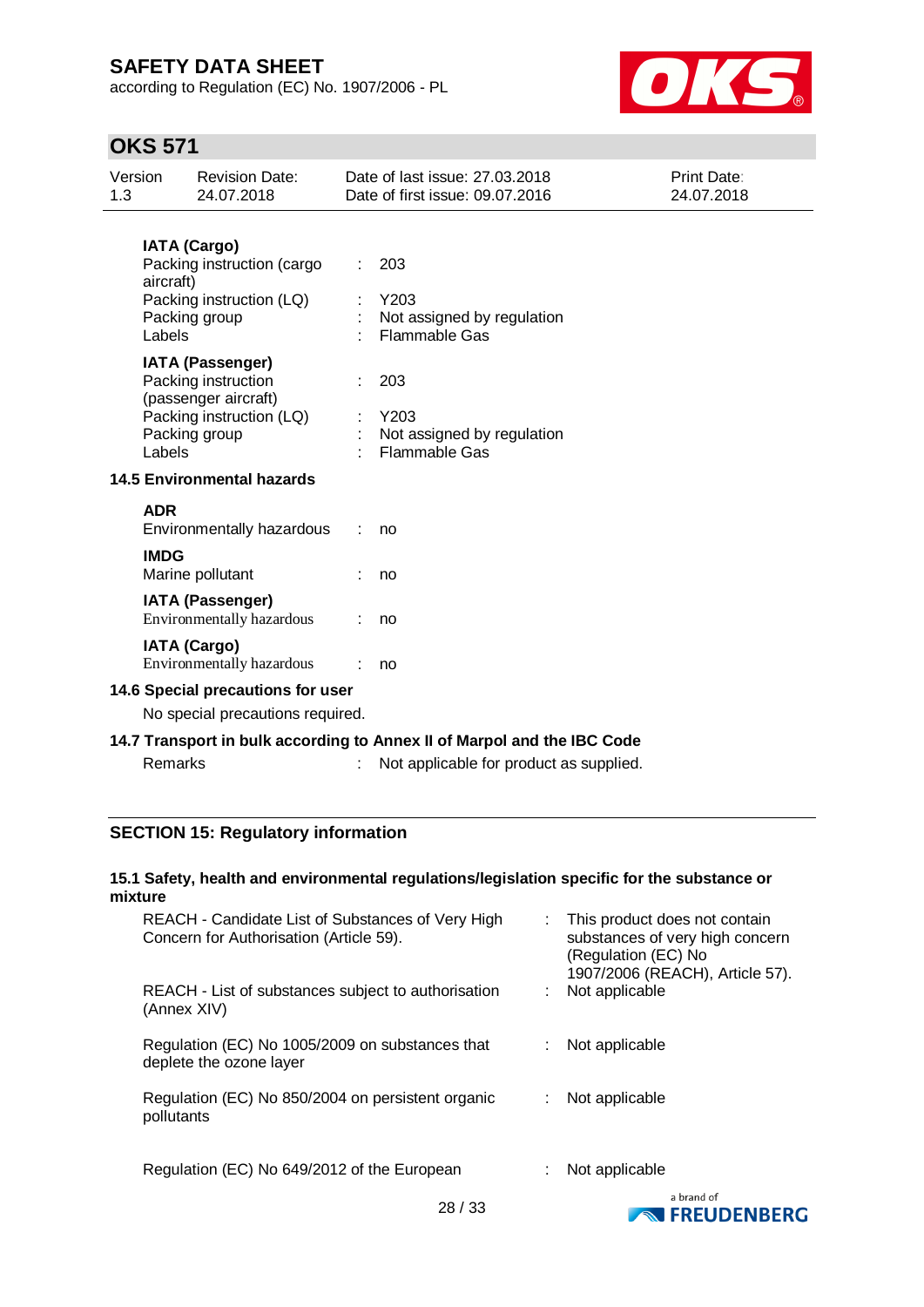**C** 571<sup>1</sup>

according to Regulation (EC) No. 1907/2006 - PL



|                | OKS 571         |                                                                                                                                                      |   |                                                                                                                                                                                                                                                                                                                                                                                                                          |                    |                           |
|----------------|-----------------|------------------------------------------------------------------------------------------------------------------------------------------------------|---|--------------------------------------------------------------------------------------------------------------------------------------------------------------------------------------------------------------------------------------------------------------------------------------------------------------------------------------------------------------------------------------------------------------------------|--------------------|---------------------------|
| Version<br>1.3 |                 | <b>Revision Date:</b><br>24.07.2018                                                                                                                  |   | Date of last issue: 27.03.2018<br>Date of first issue: 09.07.2016                                                                                                                                                                                                                                                                                                                                                        |                    | Print Date:<br>24.07.2018 |
|                |                 | Parliament and the Council concerning the export and<br>import of dangerous chemicals                                                                |   |                                                                                                                                                                                                                                                                                                                                                                                                                          |                    |                           |
|                |                 | REACH - Restrictions on the manufacture, placing on<br>the market and use of certain dangerous substances,<br>preparations and articles (Annex XVII) |   | ÷                                                                                                                                                                                                                                                                                                                                                                                                                        | Not applicable     |                           |
|                |                 |                                                                                                                                                      |   | Seveso III: Directive 2012/18/EU of the European Parliament and of the Council on the control of<br>major-accident hazards involving dangerous substances.                                                                                                                                                                                                                                                               |                    |                           |
|                | P <sub>3a</sub> |                                                                                                                                                      |   | <b>FLAMMABLE AEROSOLS</b>                                                                                                                                                                                                                                                                                                                                                                                                | Quantity 1<br>150t | Quantity 2<br>500 t       |
|                | P <sub>2</sub>  |                                                                                                                                                      |   |                                                                                                                                                                                                                                                                                                                                                                                                                          |                    |                           |
|                | 34              |                                                                                                                                                      |   | Petroleum products: (a)<br>gasolines and naphthas,<br>(b) kerosenes (including jet<br>fuels), (c) gas oils<br>(including diesel fuels,<br>home heating oils and gas<br>oil blending streams), (d)<br>heavy fuel oils (e)<br>alternative fuels serving the<br>same purposes and with<br>similar properties as<br>regards flammability and<br>environmental hazards as<br>the products referred to in<br>points (a) to (d) | 2.500 t            | 25.000 t                  |
|                | P <sub>5c</sub> |                                                                                                                                                      |   |                                                                                                                                                                                                                                                                                                                                                                                                                          |                    |                           |
|                |                 | Volatile organic compounds                                                                                                                           | ÷ | Directive 2010/75/EU of 24 November 2010 on industrial<br>emissions (integrated pollution prevention and control)<br>Volatile organic compounds (VOC) content: 92,92 %<br>Volatile CMR compounds: 15,01 %<br>Remarks: VOC content excluding water                                                                                                                                                                        |                    |                           |

Other regulations:

Take note of Directive 92/85/EEC regarding maternity protection or stricter national regulations, where applicable.

Take note of Directive 94/33/EC on the protection of young people at work or stricter national regulations, where applicable.

Act of 25 February 2011 on the Chemical Substances and Their Mixtures (consolidated text Dz. U. 2015, item 1203).

Regulation (EC) No 1272/2008 of the European Parliament and of the Council of 16 December 2008 on classification, labelling and packaging of substances and mixtures, amending and repealing Directives 67/548/EEC and 1999/45/EC, and amending Regulation (EC) No 1907/2006 (Official Journal of the European Union L 353 from 31.12.2008) with further adaptation to technical progress (ATP 1-7).

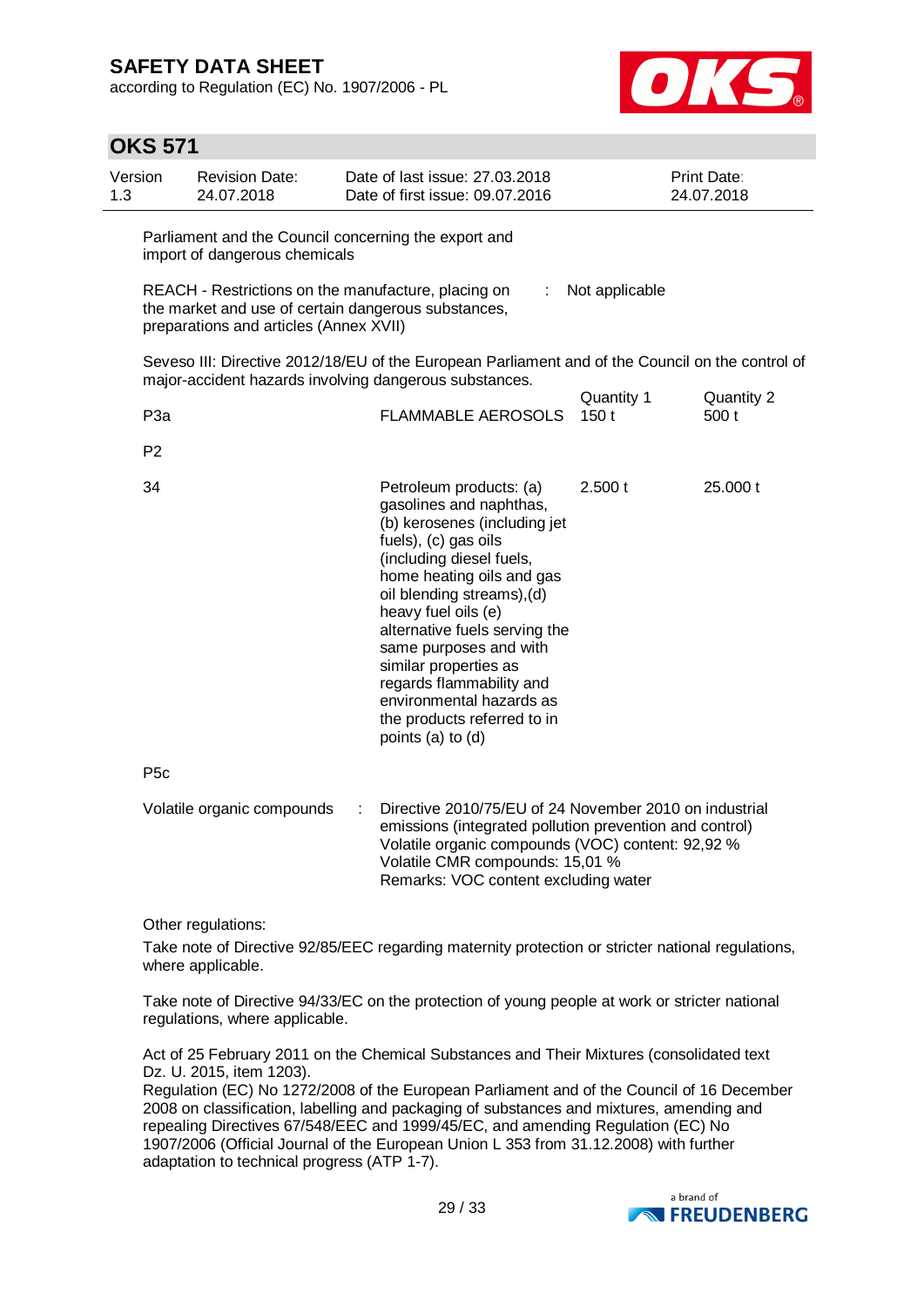according to Regulation (EC) No. 1907/2006 - PL



## **OKS 571**

| Version | <b>Revision Date:</b> | Date of last issue: 27,03,2018  | <b>Print Date:</b> |
|---------|-----------------------|---------------------------------|--------------------|
| 1.3     | 24.07.2018            | Date of first issue: 09.07.2016 | 24.07.2018         |

Regulation (EC) No 1907/2006 of the European Parliament and of the Council of 18 December 2006 concerning the Registration, Evaluation, Authorisation and Restriction of Chemicals (REACH), establishing a European Chemicals Agency, amending Directive 1999/45/EC and repealing Council Regulation (EEC) No 793/93 and Commission Regulation (EC) No 1488/94 as well as Council Directive 76/769/EEC and Commission Directives 91/155/EEC, 93/67/EEC, 93/105/EC and 2000/21/EC (Official Journal of the European Union L 396 from 30.12.2006, as amended).

Commission Regulation (EU) 2015/830 of 28 May 2015 amending Regulation (EC) No 1907/2006 of the European Parliament and of the Council on the Registration, Evaluation, Authorisation and Restriction of Chemicals (REACH)

Ordinance of the Minister of Health of 10 August 2012 concerning the criteria and procedure of classification of chemical substances and their mixtures (consolidated text Dz. U. of 2015., pos. 208).

Ordinance of the Minister of Economy, Labour and Social Policy of 21st December 2005 concerning the basic requirements for personal protective equipment (Dz. U. Nr. 259, item 2173).

Ordinance of the Minister of Labour and Social Policy of 6th June 2014 concerning the highest allowable concentrations and levels of the agents harmful for health in the workplace (OJ 2014 No. 0 pos 817).

Ordinance of the Minister of Health of 2nd February 2011 concerning tests and measurement of agents harmful for health in the workplace (Dz. U. Nr. 33, item 166).

Ordinance of the Minister of Health of 30th December 2004 on the health and safety of workers related to chemical agents at work (Dz. U. from 2005, Nr. 11, item 86, as amended).

Act of 14 December 2012. on Waste (Journal of Laws of 2013. pos. 21, as amended). Act of 13 June 2013. On packaging and packaging waste Journal. U. of 2013. Item. 888, as amended).

Ordinance of the Minister of Environment of 9th December 2014 on Waste Catalog (Dz. U. 2014 item 1923).

Ordinance of the Minister of Environment on the requirements for carrying out the process of thermal treatment of waste and how to deal with waste produced in the process. (Dz. U. of 2016., Pos. 108)

Act of 19 August 2011 on transport of dangerous goods (Dz. U. Nr. 227, item 1367, as amended).

Government Statement of 26 July 2005 on enforcing of changes Annexes A and B of European Agreement concerning international transport of dangerous goods by road (ADR) (Dz. U. Nr. 178, item 1481, as amended).

Ordinance of the Minister of Health of 20th April 2012 concerning labeling of containers of dangerous substances and dangerous mixtures and some mixtures ((consolidated text) Dz. U. z 2015 nr. 0 poz. 450).

Ordinance of the Minister of Health of 11th June 2012 concerning categories of dangerous substances and dangerous mixtures for which containers must be fitted with child-resistant fastenings and a tactile warning of danger (Dz. U. from 2012, item 688 as amended).

### **15.2 Chemical safety assessment**

This information is not available.

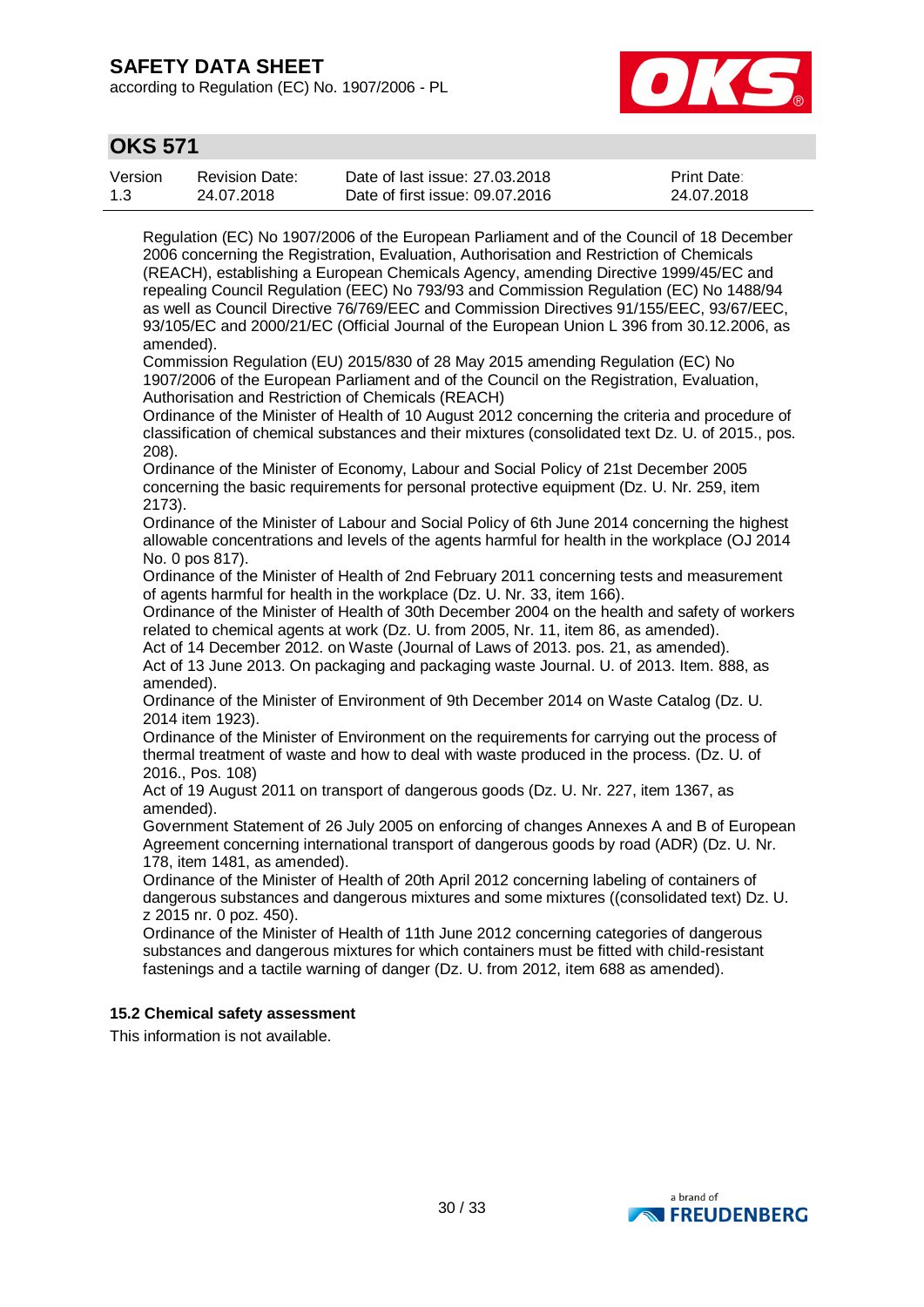according to Regulation (EC) No. 1907/2006 - PL



## **OKS 571**

| Version | <b>Revision Date:</b> | Date of last issue: 27,03,2018  | Print Date: |
|---------|-----------------------|---------------------------------|-------------|
| 1.3     | 24.07.2018            | Date of first issue: 09.07.2016 | 24.07.2018  |

### **SECTION 16: Other information**

### **Full text of H-Statements**

| H <sub>220</sub>  |         | Extremely flammable gas.                                 |
|-------------------|---------|----------------------------------------------------------|
| H <sub>225</sub>  | ٠<br>×. | Highly flammable liquid and vapour.                      |
| H <sub>226</sub>  |         | Flammable liquid and vapour.                             |
| H <sub>280</sub>  |         | Contains gas under pressure; may explode if heated.      |
| H <sub>304</sub>  |         | May be fatal if swallowed and enters airways.            |
| H312              |         | Harmful in contact with skin.                            |
| H315              | ٠       | Causes skin irritation.                                  |
| H <sub>3</sub> 19 |         | Causes serious eye irritation.                           |
| H332              |         | Harmful if inhaled.                                      |
| H <sub>335</sub>  |         | May cause respiratory irritation.                        |
| H336              |         | May cause drowsiness or dizziness.                       |
| H361f             | ٠       | Suspected of damaging fertility.                         |
| H373              | ٠       | May cause damage to organs through prolonged or repeated |
|                   |         | exposure.                                                |
| H411              |         | Toxic to aquatic life with long lasting effects.         |
|                   |         |                                                          |

**Full text of other abbreviations**

\*\* : Route of exposure cannot be excluded: For certain hazard classes, e.g. STOT, the route of exposure should be indicated in the hazard statement only if it is conclusively proven that no other route of exposure can cause the hazard in accordance to the criteria in Annex I. Under Directive 67/548/EEC the route of exposure was indicated for classifications with R48 when there was data justifying the classification for this route of exposure. The classification under 67/548/EEC indicating the route of exposure has been translated into the corresponding class and category according to this Regulation, but with a general hazard statement not specifying the route of exposure as the necessary information is not available.

\*\*\* \*\*\* \*\*\* \*\*\* \*\*\* \*\*\* : Hazard statements for reproductive toxicity: Hazard statements H360 and H361 indicate a general concern for effects on fertility and/or development: 'May damage/Suspected of damaging fertility or the unborn child'. According to the criteria, the general hazard statement can be replaced by the hazard statement indicating the specific effect of concern in accordance with Section 1.1.2.1.2. When the other differentiation is not mentioned, this is due to evidence proving no such effect, inconclusive data or no data and the obligations in Article 4(3) shall apply for that differentiation. In order not to lose information from the harmonised

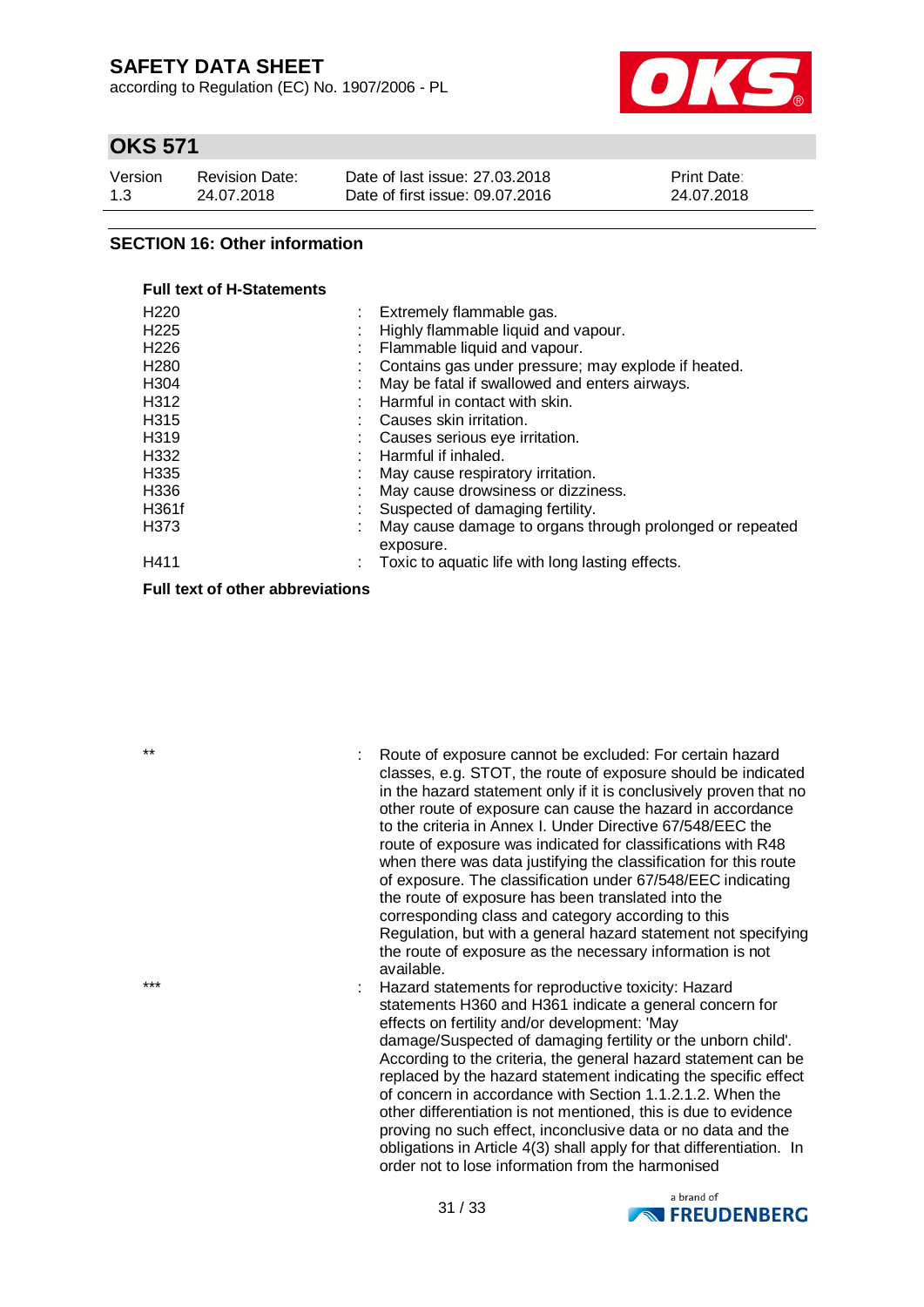according to Regulation (EC) No. 1907/2006 - PL



## **OKS 571**

| Version<br>1.3 | <b>Revision Date:</b><br>24.07.2018 | Date of last issue: 27.03.2018<br>Date of first issue: 09.07.2016                                                                                                                                                                                                                                                                                                                                       | Print Date:<br>24.07.2018                                      |  |  |  |
|----------------|-------------------------------------|---------------------------------------------------------------------------------------------------------------------------------------------------------------------------------------------------------------------------------------------------------------------------------------------------------------------------------------------------------------------------------------------------------|----------------------------------------------------------------|--|--|--|
|                |                                     | classifications for fertility and developmental effects under<br>only for those effects classified under that Directive                                                                                                                                                                                                                                                                                 | Directive 67/548/EEC, the classifications have been translated |  |  |  |
| Note C         |                                     | Some organic substances may be marketed either in a<br>specific isomeric form or as a mixture of several isomers. In<br>this case the supplier must state on the label whether the<br>substance is a specific isomer or a mixture of isomers.                                                                                                                                                           |                                                                |  |  |  |
| Note P         |                                     | The classification as a carcinogen or mutagen need not apply<br>if it can be shown that the substance contains less than 0.1 %<br>w/w benzene (Einecs No 200-753-7). When the substance is<br>not classified as a carcinogen at least the precautionary<br>statements (P102-)P260- P262-P301 + P310-P331 shall<br>apply. This note applies only to certain complex oil-derived<br>substances in Part 3. |                                                                |  |  |  |
|                | Note $U$ (table 3.1)                | When put on the market gases have to be classified as<br>"Gases under pressure", in one of the groups compressed<br>gas, liquefied gas, refrigerated liquefied gas or dissolved gas.<br>The group depends on the physical state in which the gas is<br>packaged and therefore has to be assigned case by case.                                                                                          |                                                                |  |  |  |

ADN - European Agreement concerning the International Carriage of Dangerous Goods by Inland Waterways; ADR - European Agreement concerning the International Carriage of Dangerous Goods by Road; AICS - Australian Inventory of Chemical Substances; ASTM - American Society for the Testing of Materials; bw - Body weight; CLP - Classification Labelling Packaging Regulation; Regulation (EC) No 1272/2008; CMR - Carcinogen, Mutagen or Reproductive Toxicant; DIN - Standard of the German Institute for Standardisation; DSL - Domestic Substances List (Canada); ECHA - European Chemicals Agency; EC-Number - European Community number; ECx - Concentration associated with x% response; ELx - Loading rate associated with x% response; EmS - Emergency Schedule; ENCS - Existing and New Chemical Substances (Japan); ErCx - Concentration associated with x% growth rate response; GHS - Globally Harmonized System; GLP - Good Laboratory Practice; IARC - International Agency for Research on Cancer; IATA - International Air Transport Association; IBC - International Code for the Construction and Equipment of Ships carrying Dangerous Chemicals in Bulk; IC50 - Half maximal inhibitory concentration; ICAO - International Civil Aviation Organization; IECSC - Inventory of Existing Chemical Substances in China; IMDG - International Maritime Dangerous Goods; IMO - International Maritime Organization; ISHL - Industrial Safety and Health Law (Japan); ISO - International Organisation for Standardization; KECI - Korea Existing Chemicals Inventory; LC50 - Lethal Concentration to 50 % of a test population; LD50 - Lethal Dose to 50% of a test population (Median Lethal Dose); MARPOL - International Convention for the Prevention of Pollution from Ships; n.o.s. - Not Otherwise Specified; NO(A)EC - No Observed (Adverse) Effect Concentration; NO(A)EL - No Observed (Adverse) Effect Level; NOELR - No Observable Effect Loading Rate; NZIoC - New Zealand Inventory of Chemicals; OECD - Organization for Economic Co-operation and Development; OPPTS - Office of Chemical Safety and Pollution Prevention; PBT - Persistent, Bioaccumulative and Toxic substance; PICCS - Philippines Inventory of Chemicals and Chemical Substances; (Q)SAR - (Quantitative) Structure Activity Relationship; REACH - Regulation (EC) No 1907/2006 of the European Parliament and of the Council concerning the Registration, Evaluation, Authorisation and Restriction of Chemicals; RID - Regulations concerning the International Carriage of Dangerous Goods by Rail; SADT - Self-Accelerating Decomposition Temperature; SDS - Safety Data Sheet; SVHC - Substance of Very High Concern; TCSI - Taiwan Chemical Substance Inventory; TRGS - Technical Rule for Hazardous Substances; TSCA - Toxic Substances Control Act (United States); UN - United Nations; vPvB - Very Persistent and Very Bioaccumulative

#### **Further information**